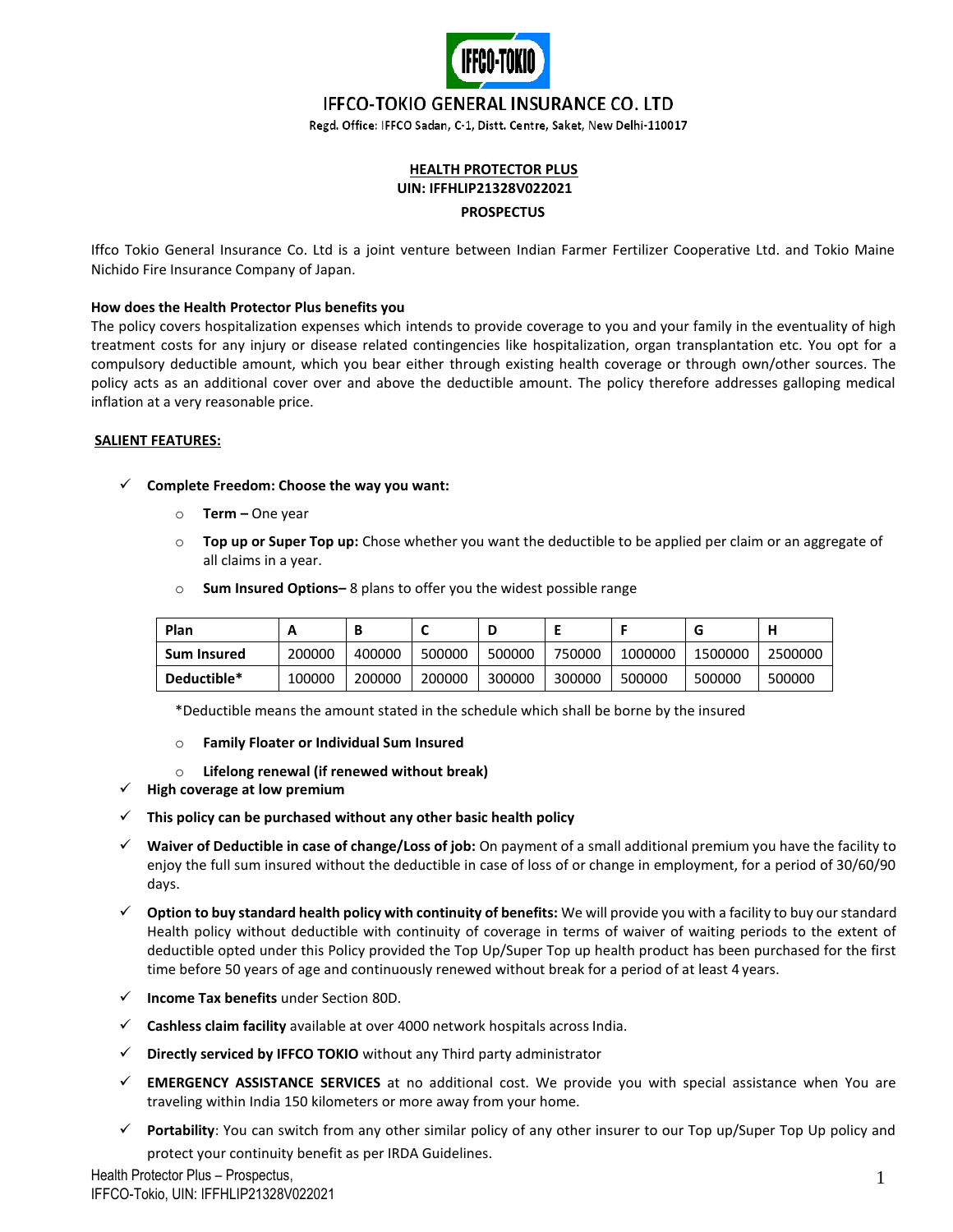#### **WHO ARE ELIGIBLE TO TAKE THIS POLICY?**

- ✓ **Entry Age under the policy:** 18 to 65 years. Dependent Children above 3 months can be covered when one of the parents is also covered.
- ✓ **Renewable Age:** Policy shall ordinarily be renewable without any age restriction, except on grounds of fraud, moral hazard or misrepresentation or non-cooperation by the insured, if it is renewed without any break

## **WHO ALL CAN BE COVERED UNDER THIS POLICY?**

- **Under floater policy:** Self, Spouse, dependant children up to the age of 25 years
- **Under Individual policy:** Self, Spouse, dependent children up to the age of 25 years, parents

#### **WHAT IS COVERED UNDER THE POLICY:**

If the Insured Person contracts any Disease or sustains any Injury due to any accident (including any act of terrorism) and he/she has to incur Medically Necessary Hospitalization expenses, then we will pay Reasonable and Customary Charges of the following Hospitalization expenses:

- 1. Room Rent (including Boarding and Nursing expense etc.
- 2. Surgeon, Anesthetist, Medical Practitioner, Consultants, Specialist Fees (including consultation through telemedicine as per prevailing Telemedicine Practice Guideline) whether paid directly to the treating doctor / surgeon or to the hospital.
- 3. Expenses on Anesthesia, Blood, Oxygen, Operation Theatre, Surgical Appliances, Medicines and Drugs, Diagnostic Materials and diagnostic imaging modalities, Chemotherapy, radiotherapy, Cost of Pacemaker, Artificial Limbs, Cost of transplantation of Organs and similar expenses.
- 4. AYUSH hospitalization expenses Incurred in AYUSH Hospitals or AYUSH Day Care Centres.
- 5. Ambulance Charges as per actual or Rs.3000/- (Three Thousand) per claim; whichever is less.
- 6. An additional Daily Allowance amount equivalent to 0.10% of the Sum Insured for the duration of Hospitalization towards defraying of miscellaneous expenses.
- 7. The above stated relevant expenses (except for clause 5 and 6) incurred for Domiciliary Hospitalisation if Medically Necessary and at Reasonable and Customary Charges up to a maximum aggregate sub-limit of 20% (Twenty percent) of the Sum Insured.

### **Note:**

- (a) Hospitalization expenses of person donating an organ during the course of organ transplant will also be payable subject to the limit of overall Sum Insured of the Insured Person or floater Sum Insured of family. For the Donor, no payment will be made towards Pre and Post Hospitalization expenses.
- (b) Pre-Hospitalization and Post Hospitalization expenses for 60(Sixty) and 90(Ninety) days respectively as defined under the Policy will also be reimbursed along with the aforesaid Hospitalization expenses subject to the overall Sum Insured limit of the Insured Person. Any Nursing expenses during Pre and Post Hospitalization will be considered only if Qualified Nurse is employed on the advice of the attending Medical Practitioner for the duration specified.

### **WHAT ARE THE EXCLUSIONS & WAITING PERIOD ON THE POLICY:**

1. Any payment unless the admissible Medical Expenses exceeding the Deductible.

### 2. **Pre-Existing Diseases(Code- Excl01)**

- a) Expenses related to the treatment of a pre-existing Disease (PED) and its direct complications shall be excluded until the expiry of 48 months of continuous coverage after the date of inception of the first policy with us.
- b) In case of enhancement of sum insured the exclusion shall apply afresh to the extent of sum insured increase.
- c) If the Insured Person is continuously covered without any break as defined under the portability norms of the extant IRDAI (Health Insurance) Regulations, then waiting period for the same would be reduced to the extent of prior coverage.
- d) Coverage under the policy after the expiry of 48 months for any pre-existing disease is subject to the same being declared at the time of application and accepted by us.

Health Protector Plus – Prospectus, IFFCO-Tokio, UIN: IFFHLIP21328V022021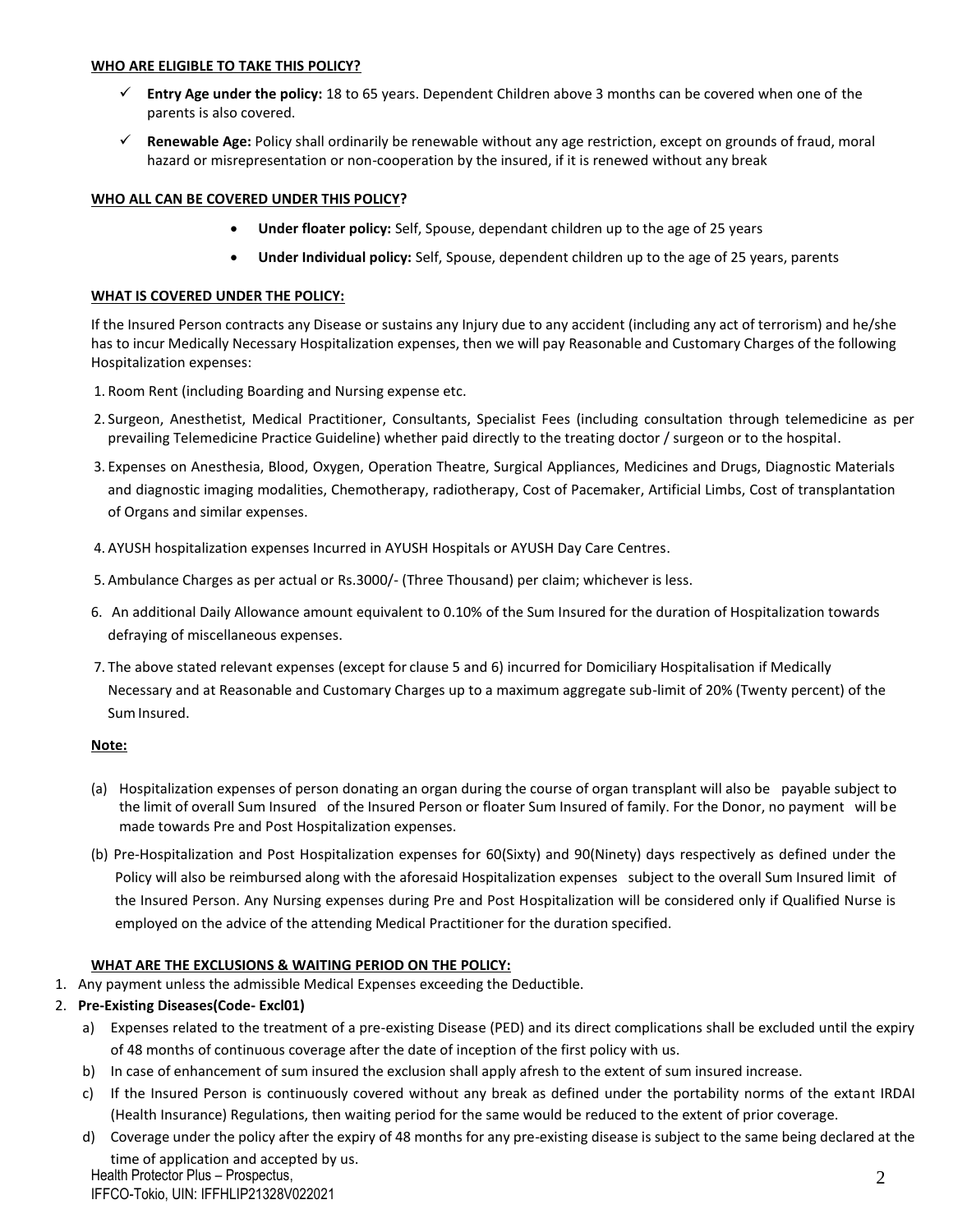## 3. **First Thirty Days Waiting Period(Code- Excl03)**

- i. Expenses related to the treatment of any illness within 30 days from the first policy commencement date shall be excluded except claims arising due to an accident, provided the **same** are covered.
- ii. This exclusion shall not, however, apply if the Insured Person has Continuous Coverage for more than twelve months.
- iii. The within referred waiting period is made applicable to the enhanced sum insured in the event of granting higher sum insured subsequently.

## 4. **Specific Waiting Period: (Code- Excl02)**

- a) Expenses related to the treatment of the following listed conditions, surgeries/treatments shall be excluded until the expiry of 24 months of continuous coverage, as may be the case after the date of inception of the first policy with Us. This exclusion shall not be applicable for claims arising due to an accident.
- b) In case of enhancement of sum insured the exclusion shall apply afresh to the extent of sum insured increase.
- c) If any of the specified disease/procedure falls under the waiting period specified for pre-existing diseases, then the longer of the two waiting periods shall apply.
- d) The waiting period for listed conditions shall apply even if contracted after the policy or declared and accepted without a specific exclusion.
- e) If the Insured Person is continuously covered without any break as defined under the applicable norms on portability stipulated by IRDAI, then waiting period for the same would be reduced to the extent of prior coverage.
- f) List of specific diseases/procedures

## **24 Months waiting period**

- i. Cataract
- ii. Benign Prostatic Hypertrophy,
- iii. Hysterectomy (for other than due to carcinoma), Myomectomy, Endometriosis
- iv. Hernia, Hydrocele
- v. Fissures &/or Fistula in anus, Piles, pilonidal sinus
- vi. Sinusitis & related disorders
- vii. Stones in the urinary and billiary systems
- viii. Gastric and Duodenal Ulcers
- ix. Dilatation and Curettage
- x. Joint Replacement (other than caused by an accident)
- xi. Arthritis, Gout, Rheumatism and Spinal Disorders
- xii. Chronic Renal failure or End Stage Renal Failure.
- xiii. Any type of Cysts/Nodules/Polyps including breast lumps and any other benign growth
- xiv. Varicose Veins / Varicose Ulcers
- xv. Intervertebral disc diseases (other than caused by an accident )
- 5. War (whether declared or not) and war like occurrence or invasion, acts of foreign enemies, hostilities, civil war, rebellion, revolutions, insurrections, mutiny, military or usurped power, seizure, capture, arrest, restraints and detainment of all kinds
- 6. Circumcision, unless necessary for the treatment of a disease not otherwise excluded or required as a result of accidental bodily Injury, vaccination unless forming part of post-bite treatment, inoculation.

### 7. **Cosmetic or plastic Surgery: Code- Excl08**

- Expenses for cosmetic or plastic surgery or any treatment to change appearance unless for reconstruction following an Accident, Burn(s) or Cancer or as part of medically necessary treatment to remove a direct and immediate health risk to the insured. For this to be considered a medical necessity, it must be certified by the attending Medical Practitioner.
- Health Protector Plus Prospectus, IFFCO-Tokio, UIN: IFFHLIP21328V022021 8. Cost of spectacles and contact lens or hearing aids.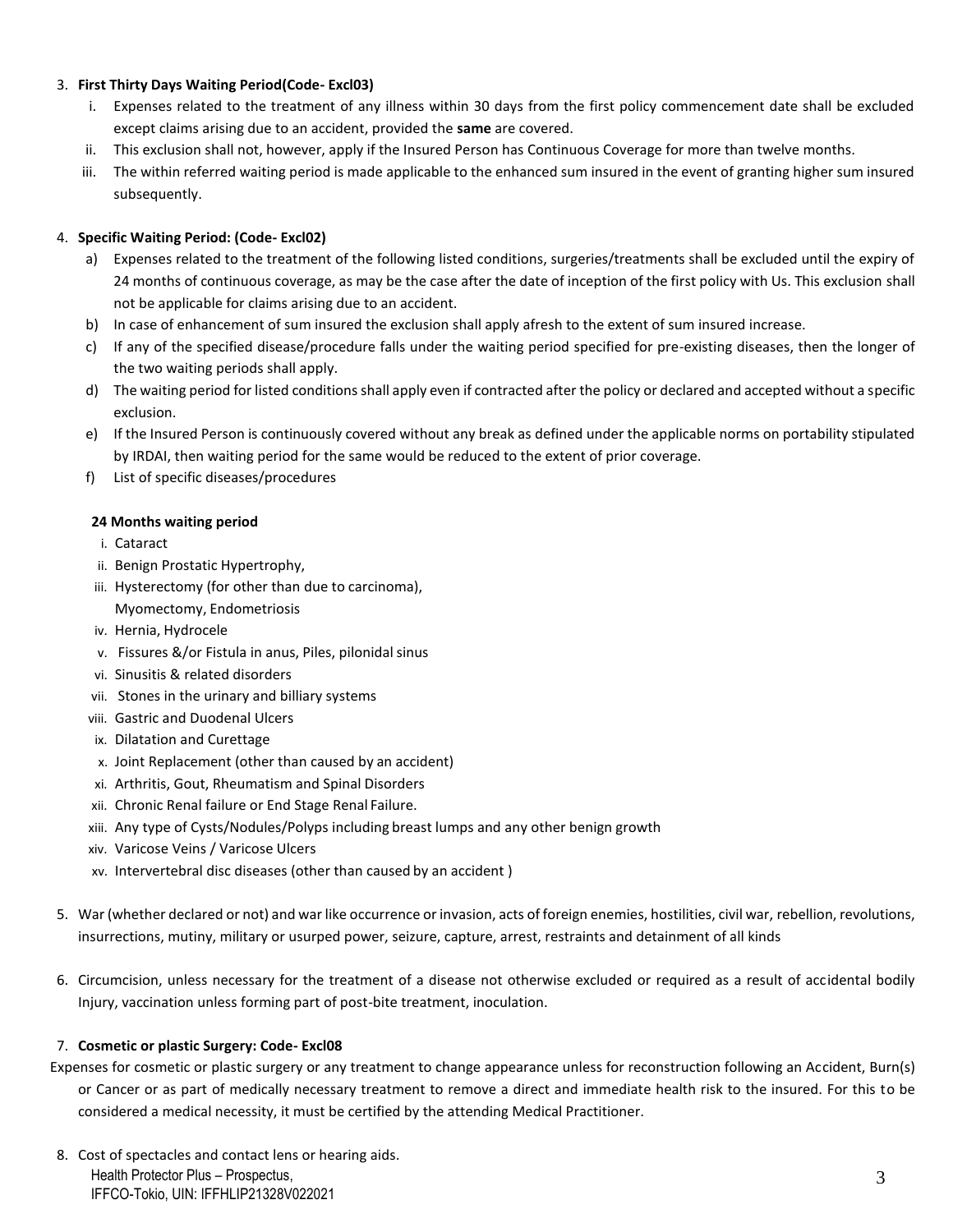9. Dental treatment or surgery of any kind, unless requiring Hospitalization.

## 10.**Rest Cure, rehabilitation and respite care- Code- Excl05**

- a) Expenses related to any admission primarily for enforced bed rest and not for receiving treatment. This also includes:
	- i. Custodial care either at home or in a nursing facility for personal care such as help with activities of daily living such as bathing, dressing, moving around either by skilled nurses or assistant or non-skilled persons.
	- ii. Any services for people who are terminally ill to address physical, social, emotional and spiritual needs.

## 11.**Treatment for, Alcoholism, drug or substance abuse or any addictive condition and consequences thereof. Code- Excl12**

## 12.**Breach of law: Code- Excl10**

Expenses for treatment directly arising from or consequent upon any Insured Person committing or attempting to commit a breach of law with criminal intent

13.Treatment of, external congenital Disease or defects or anomalies, venereal Disease or intentional self-Injury

## 14.**Investigation & Evaluation(Code- Excl04)**

- a) Expenses related to any admission primarily for diagnostics and evaluation purposes.
- b) Any diagnostic expenses which are not related or not incidental to the current diagnosis and treatment.

## 15.**Maternity Expenses (Code - Excl18):**

- i. Medical treatment expenses traceable to childbirth (including complicated deliveries and caesarean sections incurred during hospitalization) except ectopic pregnancy;
- ii. expenses towards miscarriage (unless due to an accident) and lawful medical termination of pregnancy during the policy period

## 16.**Sterility and Infertility: (Code- Excl17)**

Expenses related to sterility and infertility. This includes:

- i. Any type of contraception, sterilization
- ii. Assisted Reproduction services including artificial insemination and advanced reproductive technologies such as IVF, ZIFT, GIFT, ICSI
- iii. Gestational Surrogacy
- iv. Reversal of sterilization
- 17.Nuclear attack or weapons, contributed to, caused by, resulting from or from any other cause or event contributing concurrently or in any other sequence to the loss, claim or expense. For the purpose of this exclusion:
	- **a)** Nuclear attack or weapons means the use of any nuclear weapon or device or waste or combustion of nuclear fuel or the emission, discharge, dispersal, release or escape of fissile/ fusion material emitting a level of radioactivity capable of causing any Illness, incapacitating disablement or death.

18.Any Medical Expense on OPD Treatment.

### 19.**Unproven Treatments: Code- Excl16**

Expenses related to any unproven treatment, services and supplies for or in connection with any treatment. Unproven treatments are treatments, procedures or supplies that lack significant medical documentation to support their effectiveness

20.Any expense on procedure and treatment including acupressure, acupuncture and magnetic.

### 21.**Hazardous or Adventure sports: Code- Excl09**

Health Protector Plus – Prospectus, IFFCO-Tokio, UIN: IFFHLIP21328V022021 4 Expenses related to any treatment necessitated due to participation as a professional in hazardous or adventure sports, including but not limited to, para-jumping, rock climbing, mountaineering, rafting, motor racing, horse racing or scuba diving, hand gliding, sky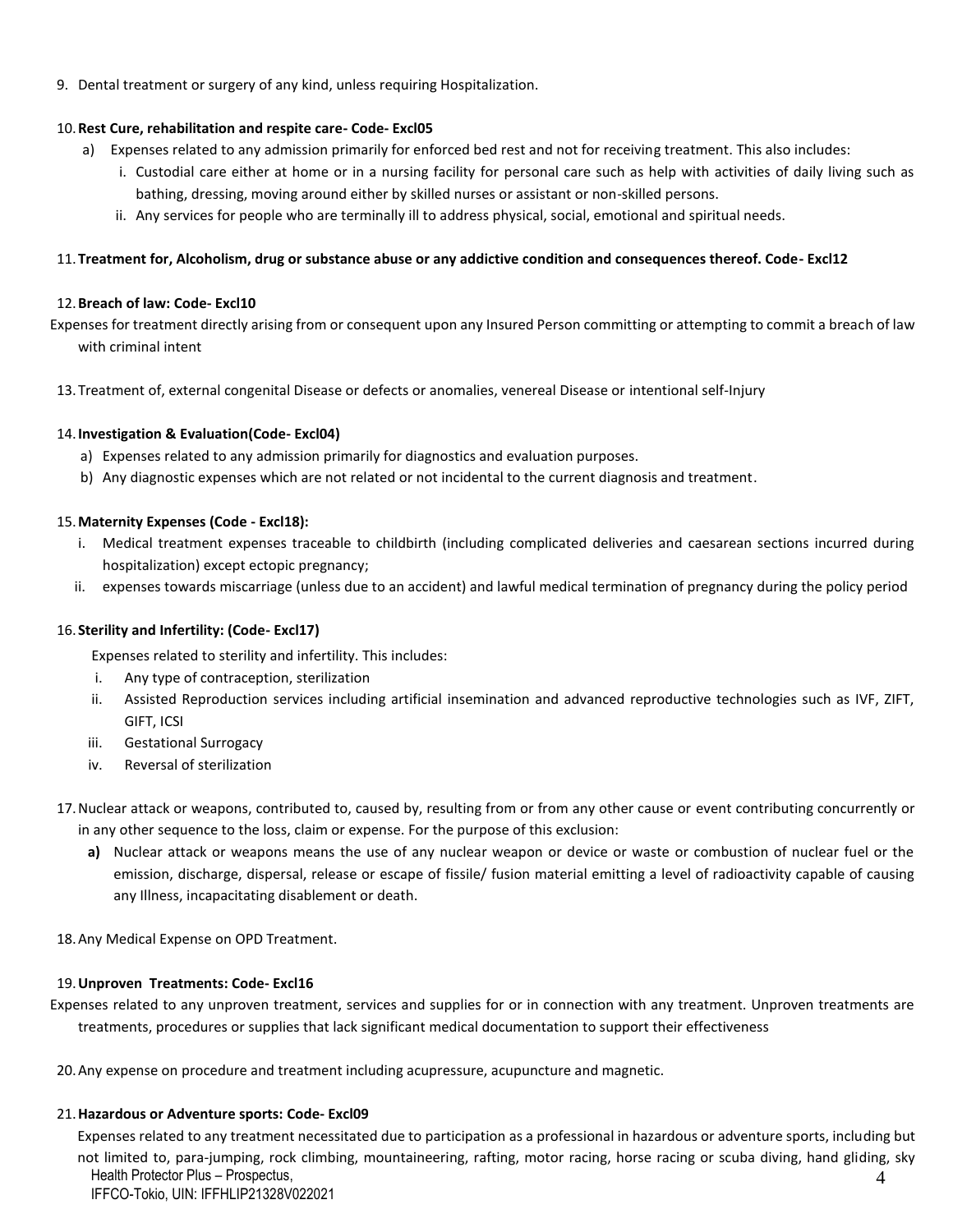diving, deep-sea diving

- 22.Expenses related to any treatment necessitated due to participation as a non-professional in hazardous or adventure sports, including but not limited to, para-jumping, rock climbing, mountaineering, rafting, motor racing, horse racing or scuba diving, hand gliding, sky diving, deep-sea diving
- 23.External/Durable medical/non-medical equipment of any kind which can be used at home subsequently except the medicines or the solutions required for the treatment.
- 24.All non-medical expenses including personal comfort and convenience items or services and similar incidental expenses or servicing including ayah/ barber, cosmetics and napkins.

## 25.**Obesity/ Weight Control: Code- Excl06**

Expenses related to the surgical treatment of obesity that does not fulfil all the below conditions:

- 1) Surgery to be conducted is upon the advice of the Doctor
- 2) The surgery/Procedure conducted should be supported by clinical protocols
- 3) The member has to be 18 years of age or older and
- 4) Body Mass Index (BMI);
	- a) greater than or equal to 40 or
	- b) greater than or equal to 35 in conjunction with any of the following severe co-morbidities following failure of less invasive methods of weight loss:
		- i. Obesity-related cardiomyopathy
		- ii. Coronary heart disease
		- iii. Severe Sleep Apnea
		- iv. Uncontrolled Type2 Diabetes

### 26.**Change-of-Gender treatments: Code- Excl07**

Expenses related to any treatment, including surgical management, to change characteristics of the body to those of the opposite sex

- 27.Pre-natal and post-natal expenses.
- 28.Any consequential or indirect loss or expenses arising out of or related to the Hospitalization.
- 29.Any treatment charges or fees charged by any Medical Practitioner acting outside the scope of license or registration granted to him by any medical Council.
- 30.Any kind of Service charges, Surcharges, levied by the hospital.
- 31.Any expense under Domiciliary Hospitalization for
	- Treatment of following Diseases:
	- (i) Asthma
	- (ii) Bronchitis
	- (iii) Chronic Nephritis and Nephritic Syndrome
	- (iv) Diarrhea and all type of Dysenteries including Gastro-enteritis
	- (v) Diabetes Mellitus
	- (vi) Epilepsy
	- (vii) Hypertension
	- (viii)Influenza, Cough and Cold
	- (ix) Pyrexia of unknown origin for less than 15 days
	- (x) Tonsillitis and Upper Respiratory Tract infection including Laryngitis and Pharyngitis

(xi) Arthritis, Gout and Rheumatism

Health Protector Plus – Prospectus,

IFFCO-Tokio, UIN: IFFHLIP21328V022021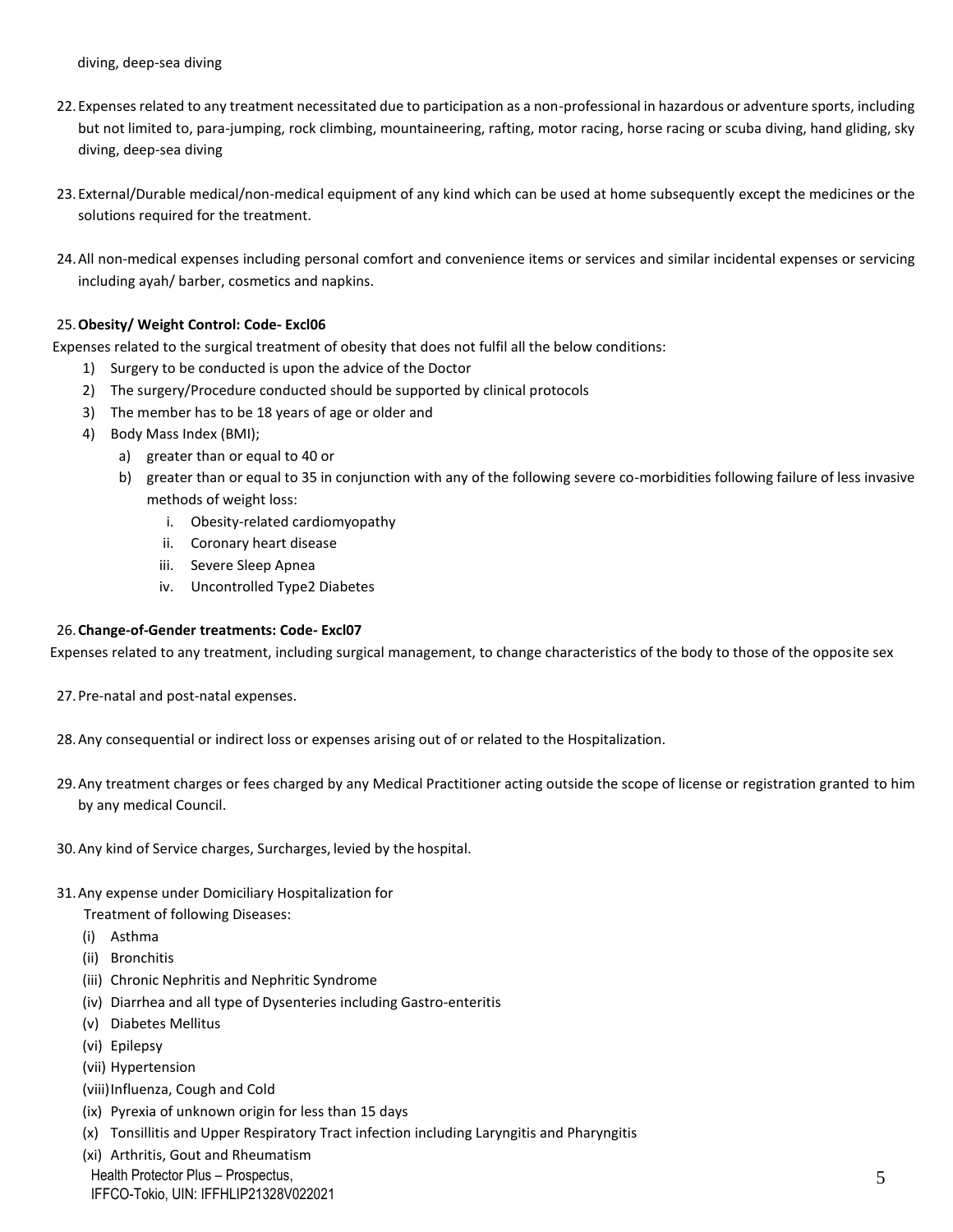(xii) Dental Treatment or Surgery (xiii)Critical illness

## 32.**Excluded Providers: Code- Excl11**

- Expenses incurred towards treatment in any hospital or by any Medical Practitioner or any other provider specifically excluded by Us and disclosed in Our website / notified to the policyholders are not admissible. However, in case of life threatening situations **or** following an accident, expenses up to the stage of stabilization are payable but not the complete claim.
- (Note: The list of such excluded provider(s) is dynamic and hence may change from time to time. Hence we suggest you to please check our website or contact our call centre/nearest office for updated list of such excluded hospitals before admission.)

### 33.**Refractive Error: Code- Excl15:**

Expenses related to the treatment for correction of eye sight due to refractive error less than 7.5 dioptres

34.Any other type of Laser treatments / surgeries for EYE which can be performed on OPD basis

- 35.Cytotron Therapy, Rotational Field Quantum Magnetic Resonance (RFQMR), EECP (Enhanced External Counter Pulsation) Therapy, Chelation Therapy, Hyperberic Oxygen Therapy
- 36.Interferon injections /Infliximab and like injections / Intra-articular injections. Intravenous Chemotherapy where no monitoring under Doctor Supervision is required in Hospital Setting. For example: Intravenous Cyclophosphamide, Intravenous Methotraxamate , etc.
- 37.Treatments received in health hydros, nature cure clinics, spas or similar establishments or private beds registered as a nursing home attached to such establishments or where admission is arranged wholly or partly for domestic reasons. **Code- Excl13**
- 38.Dietary supplements and substances that can be purchased without prescription, including but not limited to Vitamins, minerals and organic substances unless prescribed by a medical practitioner as part of hospitalization claim or day care procedure. **Code- Excl14**

## **OPTIONAL COVER:- WAIVER OF DEDUCTIBLE:**

The deductible is waived in case of loss or change of employment, if the policy is endorsed to waive the deductible in consideration of additional premium. The proviso shall be subject to the following conditions:

- a. The cover is applicable only for insured persons who are in service and are below 55 (Fifty Five) years of age and their dependents. The cover is not available for Self Employed.
- b. The cover shall be subject to a maximum period of Waiver of Deductible (WOD) period mentioned in the schedule.
- c. In case of multiple job changes during the same policy period, aggregate number of days of coverage during all such breaks shall be subject to maximum of WOD period mentioned in the schedule.
- d. Letter of intent for utilization of WOD period should be given at least 15 (Fifteen) days before the date of relieving from the existing job.
	- a. Advance Notice of 15 days for Letter of intent to cover may be waived on merits by the underwriting authority on case to case base, provided the notice is given on or before the date of relieving.
	- b. In case notice is given after date of relieving within a reasonable time, WOD may be granted from the date of notice, subject to confirmation of loss of job and of date of relieving, at the discretion of underwriter on case to case basis.
- e. The waiver shall be effective from the next day of date of relieving from the existing job.
- f. The cover will cease on the occurrence of any of the following events, whichever shall occurfirst:
	- a. expiry of Waiver of Deductible period
	- b. Request for termination of cover for WOD by the insured. Request for termination of WOD cover should be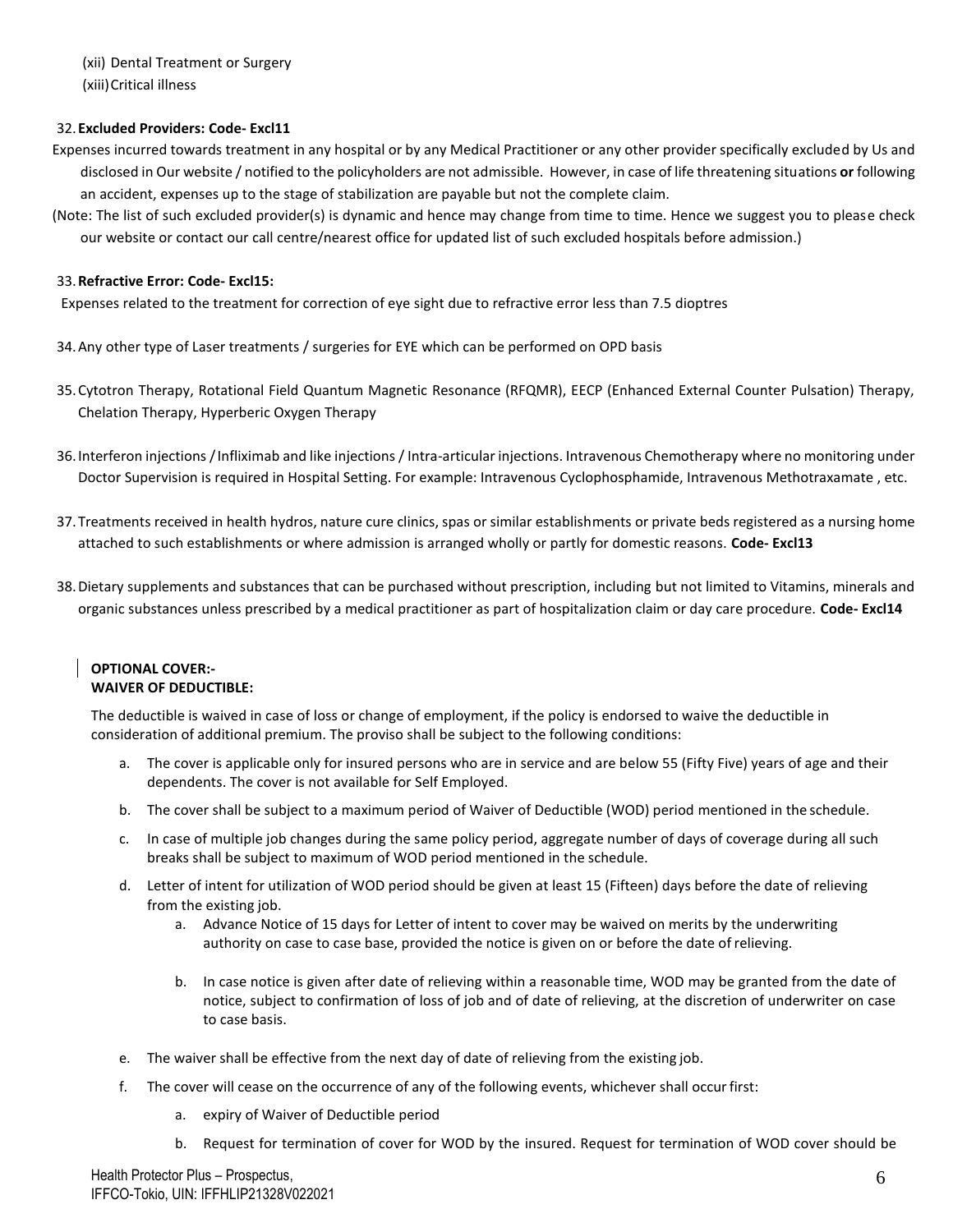given by the insured as soon as the cover under the Employee Health Benefit with the new employer or a new Health Insurance policy commences. In case of failure to give such notice to the company, the entire WOD period shall be deemed to have exhausted and no further waiver be allowed during the policy period.

g. WOD cover for dependents will simultaneously cease along with the cover of proposer.

**How Waiver of Deductible option works: -** If you buy a policy of 5 Lacs Sum Insured with a deductible of Rs. 2 Lacs and opt for waiver of deductible for a 30 days period and in case you change your employment you need to give intimation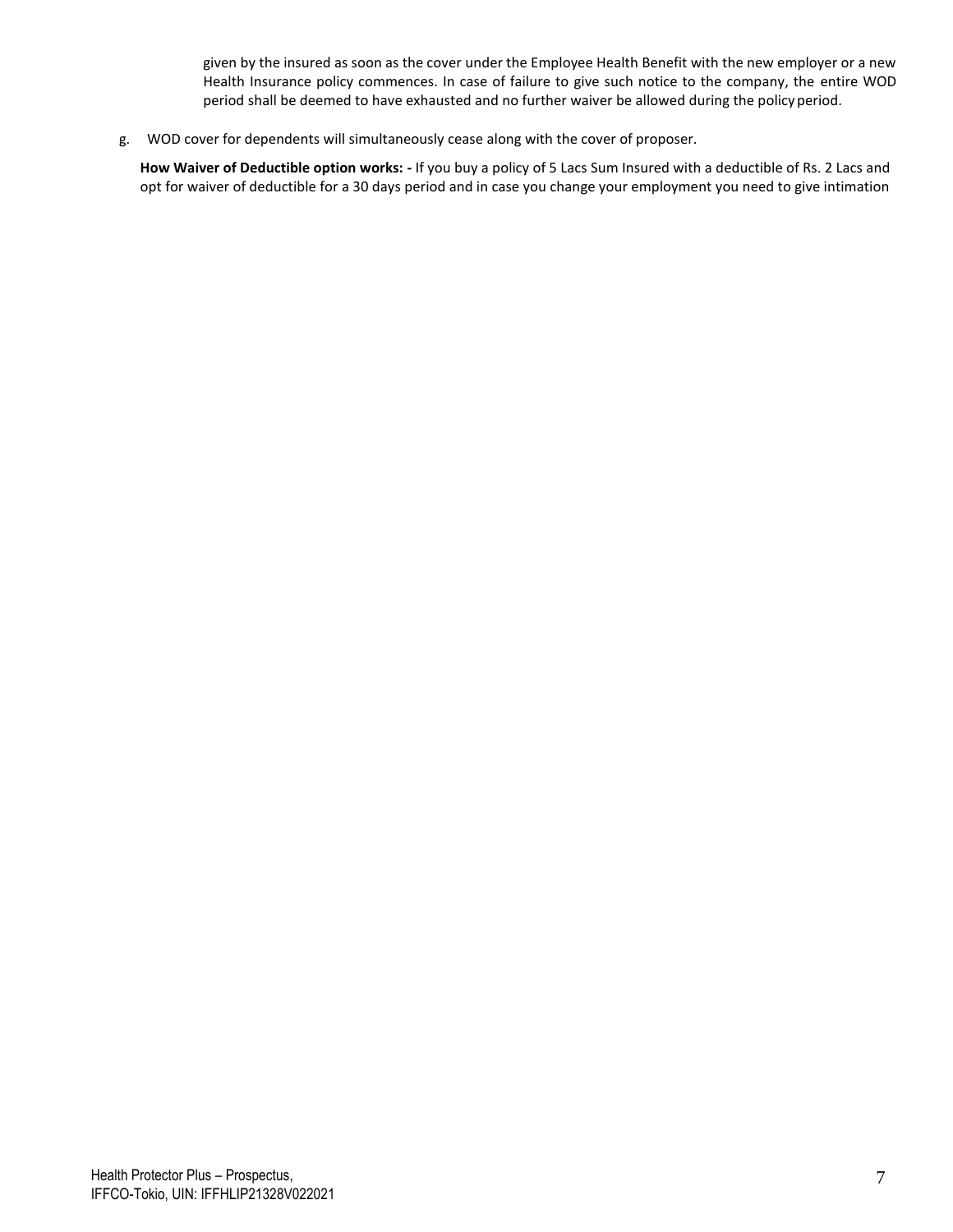along with supporting documents to us as above. In such case, you will be covered to the full extent of Rs. 7 Lacs (Rs. 5 Lacs + Rs. 2 Lacs) during the 30 days period (from the date of relieving or date of notice whichever is later) or till you place your request for termination of WOD cover, whichever shall occur earlier.

WOD may be utilized in multiple times in case of more than one change of job during the policy period subject to maximum of 30 days during the policy period.

#### **MEDICAL CHECK UP:**

- $\checkmark$  Waiver of medical tests up to 45 years subject to no adverse medical history
- $\checkmark$  Medical Reports for age group of 46 and above
	- o Blood Sugar (HbA1c)
- o USG Abdomen o Tread Mill Test
	- o Serum Cholesterol and Triglycerides

o Any other test at the discretion of the underwriter

- ✓ Where ever Pre-Policy Medical checkup is requested by the Company, 50% of the cost of prescribed tests will be reimbursed for all proposals accepted, after the expiry of free look up period
- $\checkmark$  The medical reports are valid for a period of 90 days from the date of Pre-Policy Check up.

#### **BASIS OF PAYMENT**

### **I. TOP-UP COVER:**

- a) Basis of claim payment shall be aggregate of Medical expenses incurred for all hospitalization/s incepting during each policy year payable under 'What is covered' and which exceeds the Deductible mentioned in the Schedule of the Policy
- b) Each event (hospitalization), if more than one, during the Policy period shall be separately subject to the specified Deductible mentioned in the Schedule of the Policy except in case of relapse within 45 (Forty Five) days, as defined under Any One Illness, this will be applicable for Individual Policy where each Insured Person has a separate Sum Insured as well as for Policy based on single floater Sum Insured for whole family
- c) In no case we shall be liable to pay any sum in excess of the Sum Insured during the period of the Policy
- d) All the Bills, Receipts, Reports and Discharge summary etc in respect of the claim should be submitted to us.

### **II. SUPER TOP-UP COVER:**

- a) Basis of claim payment shall be aggregate of Medical expenses incurred for all hospitalization/s incepting during each policy year payable under 'What is covered' and which exceeds the Deductible mentioned in the Schedule of the Policy.
- b) Deductible shall be separately applicable on per year basis on aggregate of Medical expenses incurred under 'What is covered' for each Insured person in case of Individual Policy or Deductible shall be applicable on per year basis on aggregate of Medical expenses payable in 'What is covered' for all Insured persons in case Single floater Sum Insured is opted for the whole Family.
- c) In no case we shall be liable to pay any sum in excess of the Sum Insured during the period of the Policy.
- d) All the Bills, Receipts, Reports and Discharge summary etc in respect of all the claims adding up to the aggregate including claims falling within the deductible should be carefully preserved and submitted along with the claim to US whenever YOU are making a claim under Super Top Up Cover.

### **OPTION TO BUY STANDARD HEALTH POLICY WITH CONTINUITY OF BENEFITS**

We will offer the Insured with the option to buy the standard Health policy (Individual/floater Health product) without deductible with continuity of coverage in terms of waiver of waiting periods to the extent of deductible opted under this Policy provided

- the Top Up/ Super Top up health product has been purchased for the first time before 50(Fifty) years of age and
- Continuously renewed without break for a period of at least 4(Four) years.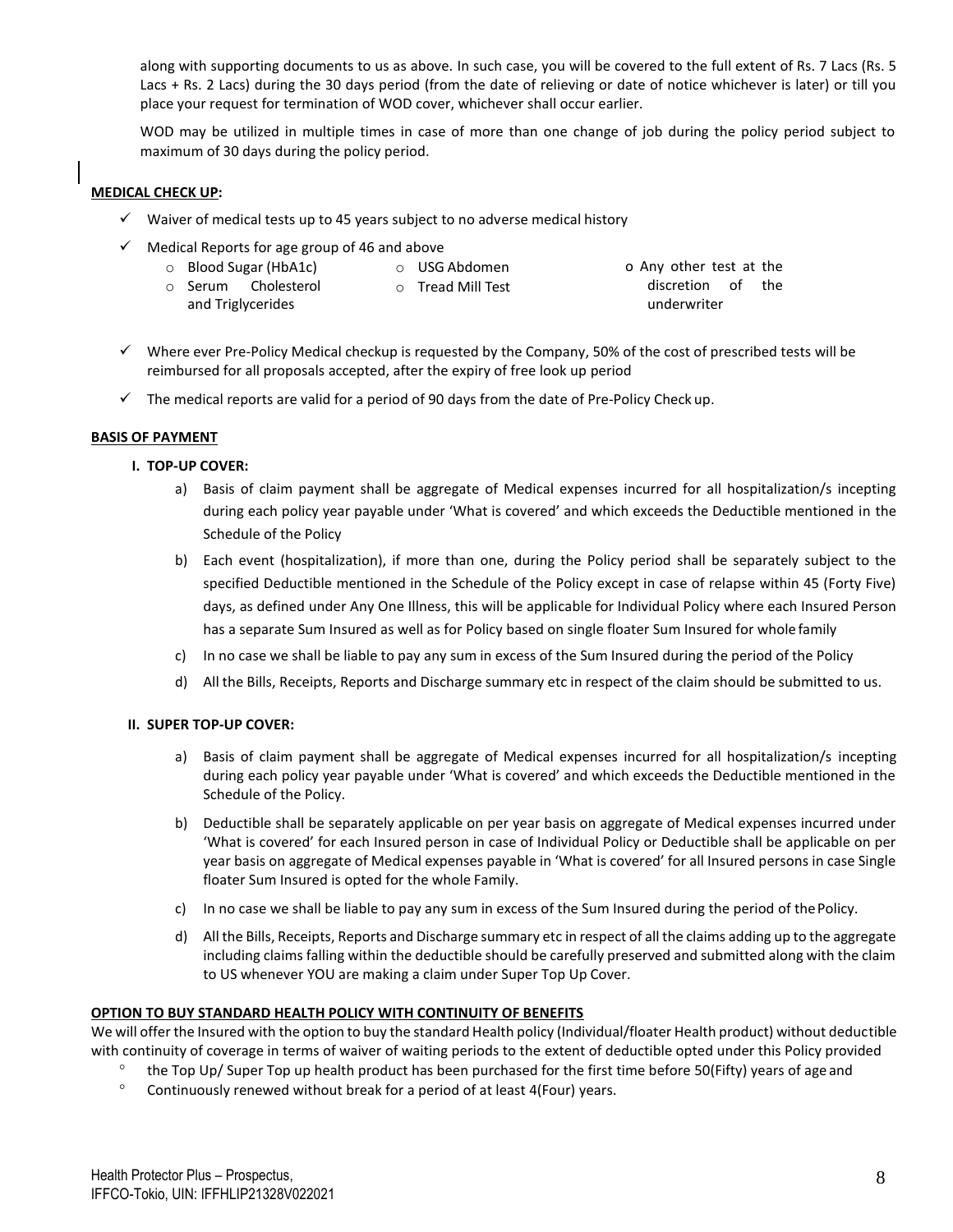In such case you will be offered continuity of coverage in terms of waiver of waiting periods to the extent of deductible opted under this Policy. In all other cases, no benefits shall accrue to any Insured Person by virtue of continuity of coverage in the event of discontinuation of this Policy at any point of time or shifting to any other health insurance Policy with Us.

## **Additional benefits**

## **I. MODERN TREATMENT METHODS AND ADVANCEMENT IN TECHNOLOGIES:**

The following procedures will be covered (wherever medically indicated) either as in patient or as part of Domiciliary Hospitalization or as part of day care treatment in a hospital upto 50% of Sum Insured, during the policy period:

- A. Uterine Artery Embolization and HIFU (High intensity focused ultrasound)
- B. Balloon Sinuplasty
- C. Deep Brain stimulation
- D. Oral chemotherapy
- E. Immunotherapy- Monoclonal Antibody to be given as injection
- F. Intra vitreal injections
- G. Robotic surgeries
- H. Stereotactic radio surgeries
- I. Bronchial Thermoplasty
- J. Vaporisation of the prostrate (Green laser treatment or holmium laser treatment)
- K. IONM (Intra Operative Neuro Monitoring)
- L. Stem cell therapy: Hematopoietic stem cells for bone marrow transplant for haematological conditions to be covered.
- **II. DAY CARE TREATMENT**:) Day care medical treatments will be payable even if the duration of hospitalization is less than 24 (Twentyfour) hours.

(Note: The list of such treatments is dynamic and hence may change from time to time. Hence we suggest you to please check our website/ contact our nearest office for updated list of such treatments.)

## **III. EMERGENCY ASSISTANCE SERVICES**

- **1.** This policy provides, at no additional cost, whatsoever, a host of value added emergency medical assistance and emergency personal services as described below. The services are provided when insured person(s) is/are traveling within India 150(one hundred and fifty) kilometers or more away from the residential address as mentioned in the policy schedule for less than 90(ninety) days. No claims for reimbursement of expenses incurred for services arranged by insured/insured person(s) will be entertained unless agreed by us or our authorized representative. **Wherever, it is not reasonably possible to ascertain if the**  reported situation was an emergency or not, the benefit of doubt shall be available to you in respect of the insured person.
	- a) **Medical consultation, evaluation and referral**: Insured person(s) has/have access to an operations center with multilingual medical staff on duty 24(twenty four) hours a day, throughout the policy period year. Medical personnel are available for medical consultation, evaluation and referrals to qualified physicians.
	- b) **Emergency medical evacuation**: If insured person(s) has/have a medical emergency and an adequate medical facility is not available (as determined by physician and the consultant physician) proximate to where insured person(s) is/are located, we/our representative will arrange an emergency evacuation, with medical supervision, by an appropriate means to the nearest medical facility capable of providing the required care.
	- c) **Medical repatriation**: When medically necessary, as determined by us / our physician and the consulting physician, repatriation under medical supervision to insured person(s)/your address as mentioned in the policy schedule at such time as insured person(s) is/ are medically cleared for travel via commercial carrier, provided the repatriation can be accomplished without compromising insured person(s) medical condition. If the time period to receive medical clearance to travel by common carrier exceeds 14(fourteen) days from the date of discharge from the hospital, an appropriate mode of transportation may be arranged by **us/our representative**, such as an air ambulance. Medical or non-medical escorts may also be provided, if necessary.
	- d) **Transportation to join patient:** We will provide a designated family member or personal friend with an economy, round-trip, common carrier transportation to the major airport closest to the place of hospitalisation, provided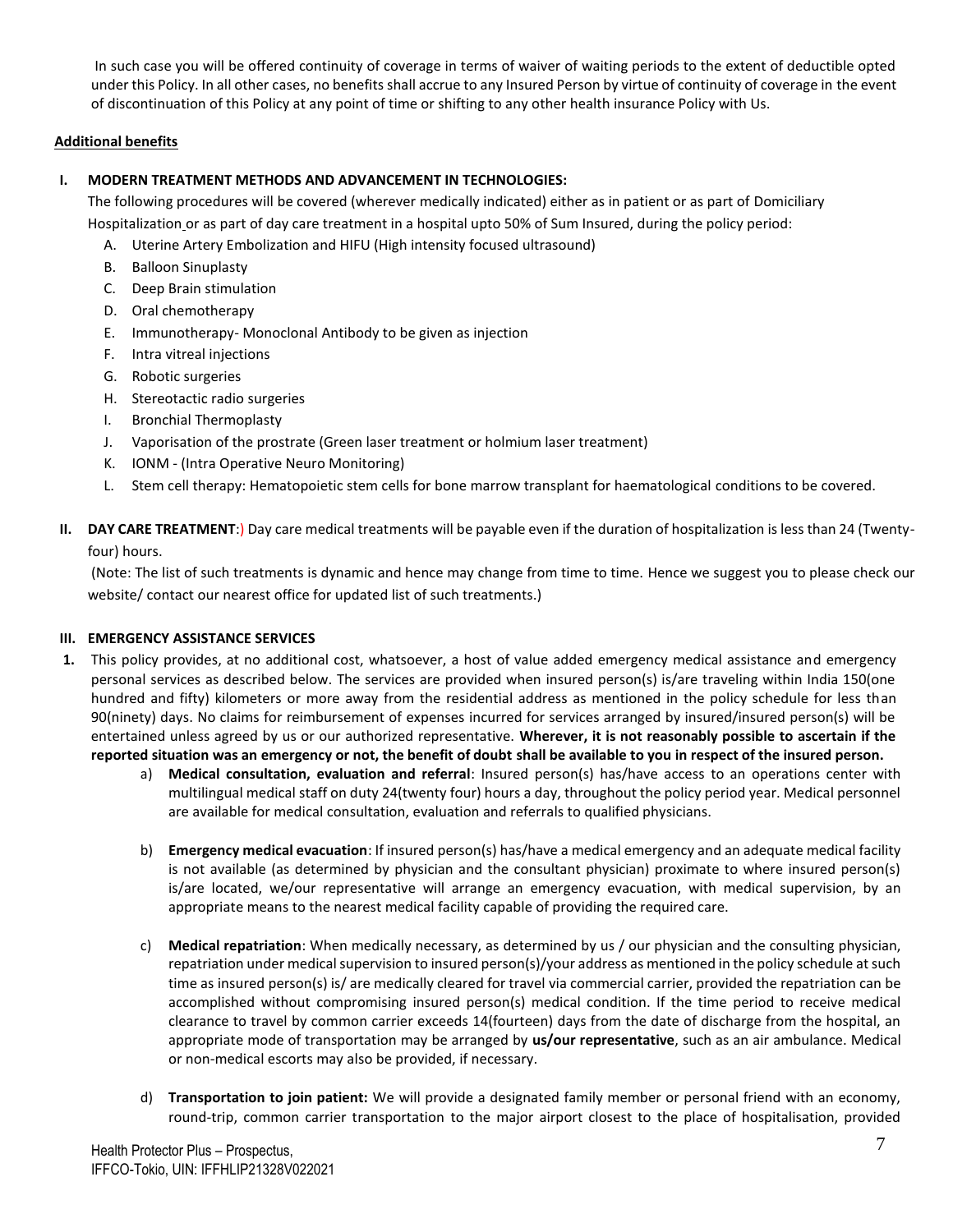insured person (s) has/ have travelled alone and insured person(s) is/ are required to be hospitalized for more than seven consecutive days. At insured person (s) request, **we/our representative** will also provide assistance with regards to arrangements for the accommodation of family member or the friend. It is the responsibility of the family member or the friend to meet all documentary requirements for the travel and accommodation costs.

- e) **Care and/or transportation of minor children:** When insured person(s)'s minor child(ren) is/are left unattended as a result of insured person (s) medical situation, **we/our representative** will provide the child with transportation to home or to the home of a person designated by insured person (s) living in the same city as insured person (s) address. If appropriate, an attendant will escort the child.
- f) **Emergency message transmission: we/our representative** will receive and transmit emergency messages to/from home.
- g) **Return of mortal remains:** In the event of death of insured person, **we/our representative** will arrange and pay for the return of mortal remains. **we/our representative** will render any assistance necessary in the transport including locating a local, emergency assistance funeral home, mortuary or direct disposition facility to prepare the body for transport, completing all documentation, obtaining all legal clearances, providing death certificates, purchasing the minimally necessary casket or air transport container, as well as transporting the remains, including retrieval from site of death and delivery to receiving funeral home.
- h) **Emergency cash coordination:** W**e/our representative** will assist in coordinating the transfer of emergency cash. Source of funds is solely your responsibility

Conditions: The emergency assistance services are available subject to certain limited exclusions as set forth below:

Emergency assistance service will not be provided in the following instances:

**a)** Travel undertaken specifically for securing medical treatment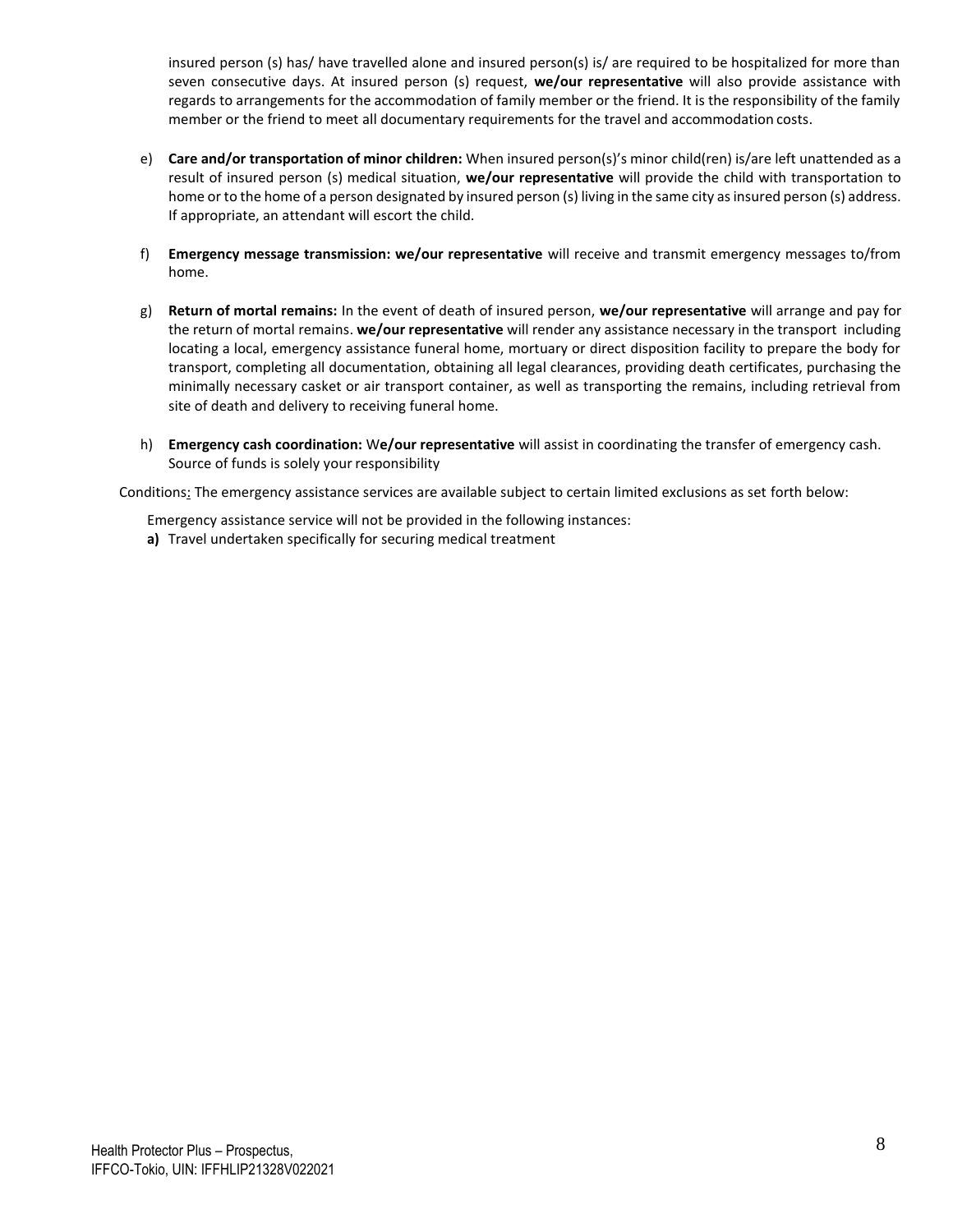- **b)** Services sought outside India.
- **c)** Injuries resulting from participation in acts of war or insurrection
- **d)** Commission of unlawful act(s) with malafide intent.
- **e)** Attempt at suicide /self inflicted injuries
- **f)** Incidents involving the use of drugs, unless prescribed by a physician
- **g)** Transfer of the insured person from one medical facility to another medical facility of similar capabilities and providing a similar level of care

#### **We/our representative will not evacuate or repatriate an insured person in the following instances:**

- **a)** Without medical authorization
- **b)** With mild lesions, simple injuries such as sprains, simple fractures, or mild sickness which can be treated by local doctors and do not prevent insured person (s) from continuing your trip or returning home
- **c)** With a pregnancy term of over six(6) months
- **d)** With mental or nervous disorders unless hospitalised

Specific exclusions:

- **a)** Trips exceeding 90(ninety) days from declared residence without prior notification to emergency assistance service provider.
- **b)** Students at home/school campus address (as they are not considered to be in travel status).

Legal actions arising hereunder shall be barred unless written notice thereof is received by **us,** within one (1) year from the date of event giving rise to such legal action.

While assistance services are available all over India, transportation response time is directly related to the location/jurisdiction where an event occurs. We shall not be responsible for failing to provide services or for delays in the delivery of services caused by strikes or conditions beyond our control, including by way of example and not by limitation, weather conditions, availability of airports, flight conditions, availability of hyperbaric chambers, communications systems or where rendering of service is limited or prohibited by local law or edict.

All consulting physicians and attorneys are independent contractors and not under our control. **We/our representative** are not responsible or liable for any malpractice committed by professionals rendering services to you.

#### **FREE LOOK PERIOD**

The Free Look Period shall be applicable at the inception of the Policy and not on renewals or at the time of porting/ migrating the policy.

You/the insured shall be allowed a period of fifteen days from date of receipt of the Policy document to review the terms and conditions of the Policy, and to return the same if not acceptable.

If the insured has not made any claim during the Free Look Period, the insured shall be entitled to

- i. a refund of the premium paid less any expenses incurred by Us on medical examination of the insured person and the stamp duty charges; or
- ii. where the risk has already commenced and the option of return of the Policy is exercised by the insured person, a deduction towards the proportionate risk premium for period of cover or
- iii. Where only a part of the insurance coverage has commenced, such proportionate premium commensurate with the insurance coverage during such period.

### **MIGRATION**

You/the Insured Person will have the option to migrate the Policy to other health insurance products/plans offered by Us by applying for migration of the policy atleast 30 days before the policy renewal date as per IRDAI guidelines on Migration.

If such person is presently covered and has been continuously covered without any lapses under any health insurance product/plan offered by Us, the Insured Person will get the accrued continuity benefits in waiting periods as per IRDAI guidelines on migration. For Detailed Guidelines on migration, kindly refer the link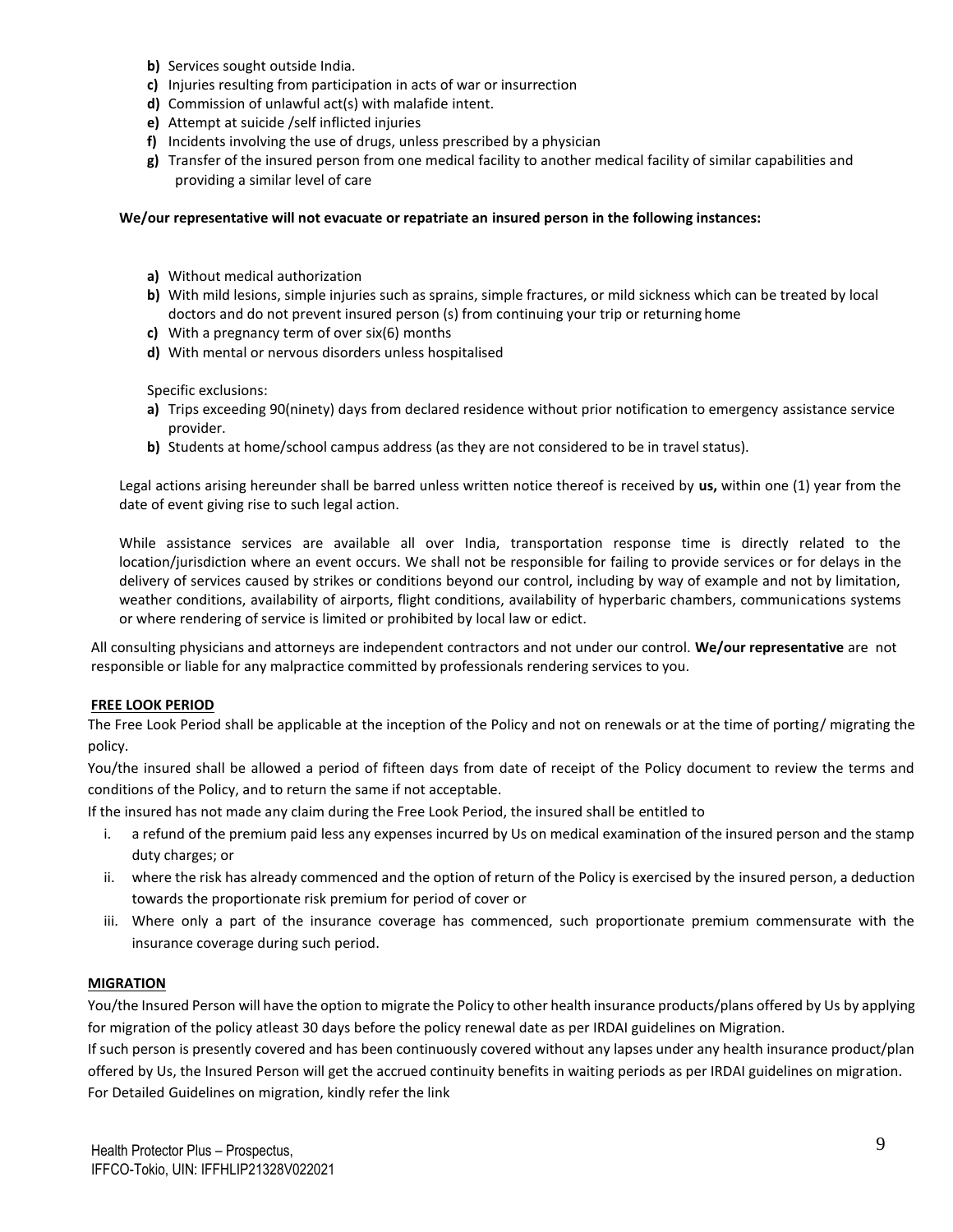## **PORTABILITY**

You/the Insured Person will have the option to port the Policy to other insurers by applying to such insurer to port the entire policy along with all the members of the family, if any, at least 45 days before, but not earlier than 60 days from the policy renewal date as per IRDAI guidelines related to portability.

If such person is presently covered and has been continuously covered without any lapses under any health insurance plan with an Indian General/Health insurer, the proposed insured person will get the accrued continuity benefits in waiting periods as per IRDAI guidelines on portability.

For Detailed Guidelines on portability, kindly refer the link

[https://www.irdai.gov.in/ADMINCMS/cms/frmGeneral\\_Layout.aspx?page=PageNo2908&flag=1](https://www.irdai.gov.in/ADMINCMS/cms/frmGeneral_Layout.aspx?page=PageNo2908&flag=1) [https://www.irdai.gov.in/ADMINCMS/cms/whatsNew\\_Layout.aspx?page=PageNo3987&flag=1](https://www.irdai.gov.in/ADMINCMS/cms/whatsNew_Layout.aspx?page=PageNo3987&flag=1)

### **RENEWAL**

The policy shall ordinarily be renewable except on grounds of fraud, misrepresentation by You/the insured person.

- i. The Company shall endeavor to give notice for renewal. However, the Company is not under obligation to give any notice for renewal.
- ii. Renewal shall not be denied on the ground that the insured person had made a claim or claims in the preceding policy years
- iii. Request for renewal along with requisite premium shall be received by the Company before the end of the policy period
- iv. At the end of the policy period, the policy shall terminate and can be renewed within the Grace Period of 30 days to maintain continuity of benefits without break in policy. Coverage is not available during the grace period.
- v. No loading shall apply on renewals based on individual claims experience.
- vi. The Premium applicable for renewal shall be based on the rating factors like Age, Sum Insured etc. However no loading shall be applied on individual claims experience.
- vii. Sum Insured can be enhanced at the time of renewal for which fresh proposal form and medical reports will be required to be submitted. However the waiting periods will apply afresh for the enhanced suminsured

### **MULTIPLE POLICIES:**

- i. ln case of multiple policies taken by You/ insured person during a period from one or more insurers to indemnify treatment costs, the insured person shall have the right to require a settlement of his/her claim in terms of any of his/her policies. ln all such cases the insurer chosen by the insured person shall be obliged to settle the claim as long as the claim is within the limits of and according to the terms of the chosen policy.
- ii. You/lnsured person having multiple policies shall also have the right to prefer claims under this policy for the amounts disallowed under any other policy / policies even if the sum insured is not exhausted. Then the insurer shall independently settle the claim subject to the terms and conditions of this policy.
- iii. lf the amount to be claimed exceeds the sum insured under a single policy, the insured person shall have the right to choose insurer from whom he/she wants to claim the balance amount.
- iv. Where You/Insured person has policies from more than one insurer to cover the same risk on indemnity basis, You/the insured person shall only be indemnified the treatment costs in accordance with the terms and conditions of the chosen policy.

### **PAYMENT OF PREMIUM**

The premium payable shall be paid in advance before commencement of risk.

### **INCREASE IN SUM INSURED OR REDUCTION IN DEDUCTIBLE**

If You renew with Us or transfer from any other Insurer and increase the Sum Insured or reduce Your deductible, then the waiting periods (refer policy wordings) hall apply fresh in relation to the amount by which the Sum Insured has been increased or Deductible has been reduced.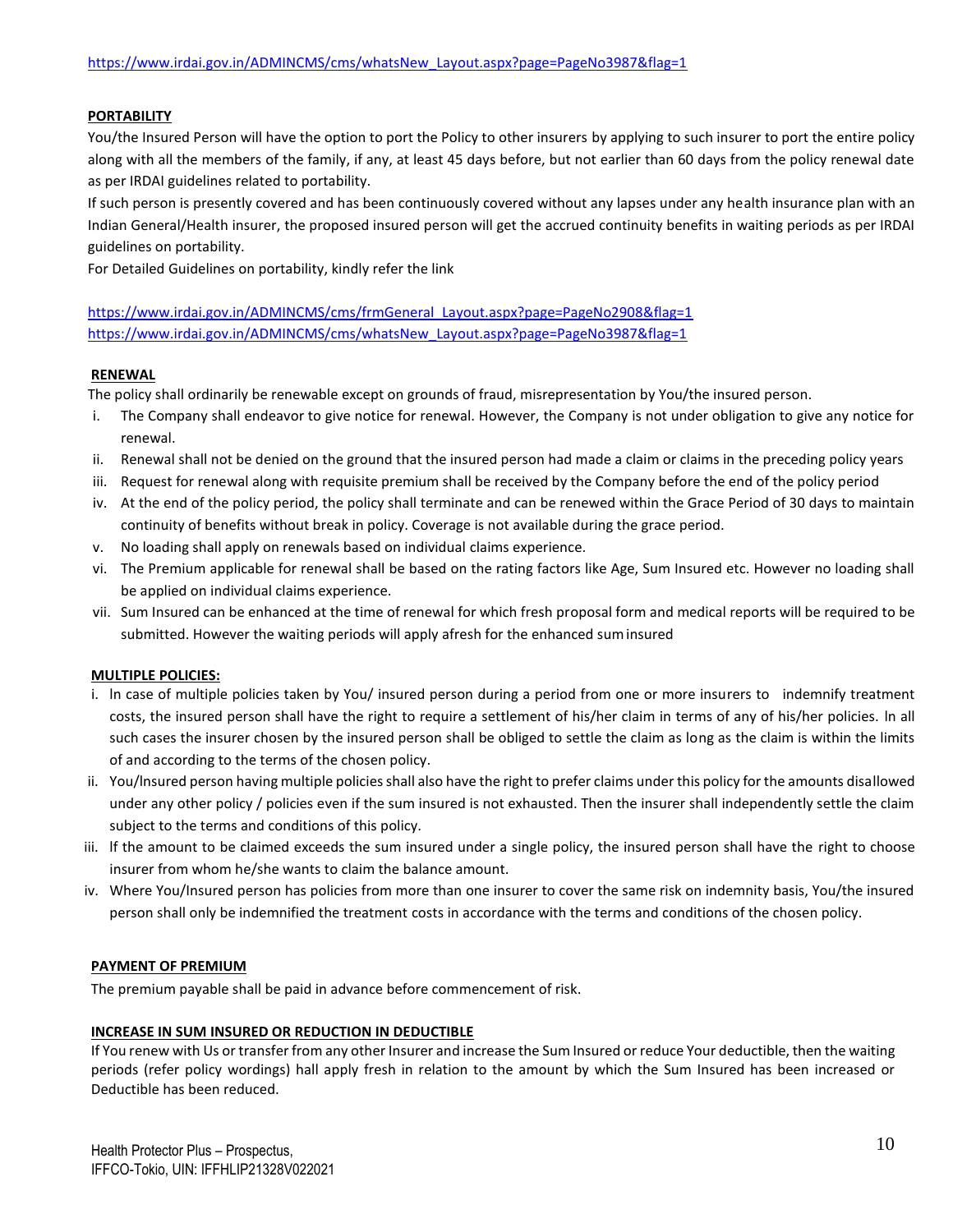## **CANCELLATION**

a) You/the Policy holder may cancel this Policy by giving 15 days' written notice, and in such an event, We shall refund premium on short term rates for the unexpired Policy Period as per the rates detailed below.

|                      | <b>Refund of Annual Premium</b> |
|----------------------|---------------------------------|
| Period of cover upto | Rate (%)                        |
| 1 month              | 75.00%                          |
| 3 months             | 50.00%                          |
| 6 months             | 25.00%                          |
| 6 to 12 months       | 0.00%                           |

Notwithstanding anything contained herein or otherwise, no refunds of premium shall be made in respect of Cancellation where, any claim has been admitted or has been lodged or any benefit has been availed by any Insured person under the Policy.

b) We may cancel the Policy at any time on grounds of mis-representation, non-disclosure of material facts, fraud by the Insured Person, by giving 15 days' written notice. There would be no refund of premium on cancellation on grounds of misrepresentation, non-disclosure of material facts or fraud.

### **GRACE PERIOD**

Grace Period of 30 days is permissible for renewals. If renewal is done within the Grace Period of 30 days continuity of benefits will be allowed.

#### **AUTOMATIC CHANGE IN COVERAGE UNDER THE POLICY**

The coverage for the Insured Person(s) shall automatically terminate:

- a) In the case of his/ her (Insured Person) demise. However the cover shall continue for the remaining Insured Persons till the end of Policy Period. The other insured persons may also apply to renew the policy. In case, the other insured person is minor, the policy shall be renewed only through any one of his/her natural guardian or guardian appointed by court. All relevant particulars in respect of such person (including his/her relationship with the insured person) must be submitted to Us along with the application. Provided no claim has been made, and termination takes place on account of death of the insured person, pro-rata refund of premium of the deceased insured person for the balance period of the policy will be effective.
- b) Upon exhaustion of sum insured and cumulative bonus, for the policy year. However, the policy is subject to renewal on the due date as per the applicable terms and conditions.

#### **Possibility of Revision of Terms of the Policy Including the Premium Rates**

We, with prior approval of IRDAI, may revise or modify the terms of the policy including the premium rates. You shall be notified three months before the changes are affected.

#### **WITHDRAWAL OF POLICY**

- i. ln the likelihood of this product being withdrawn in future, We will intimate You/the insured person about the same 90 days prior to expiry of the policy.
- ii. You/ lnsured Person will have the option to migrate to similar health insurance product available with Us at the time of renewal with all the accrued continuity benefits such as cumulative bonus, waiver of waiting period as per IRDAI guidelines, provided the policy has been maintained without a break.

#### **ARBITRATION**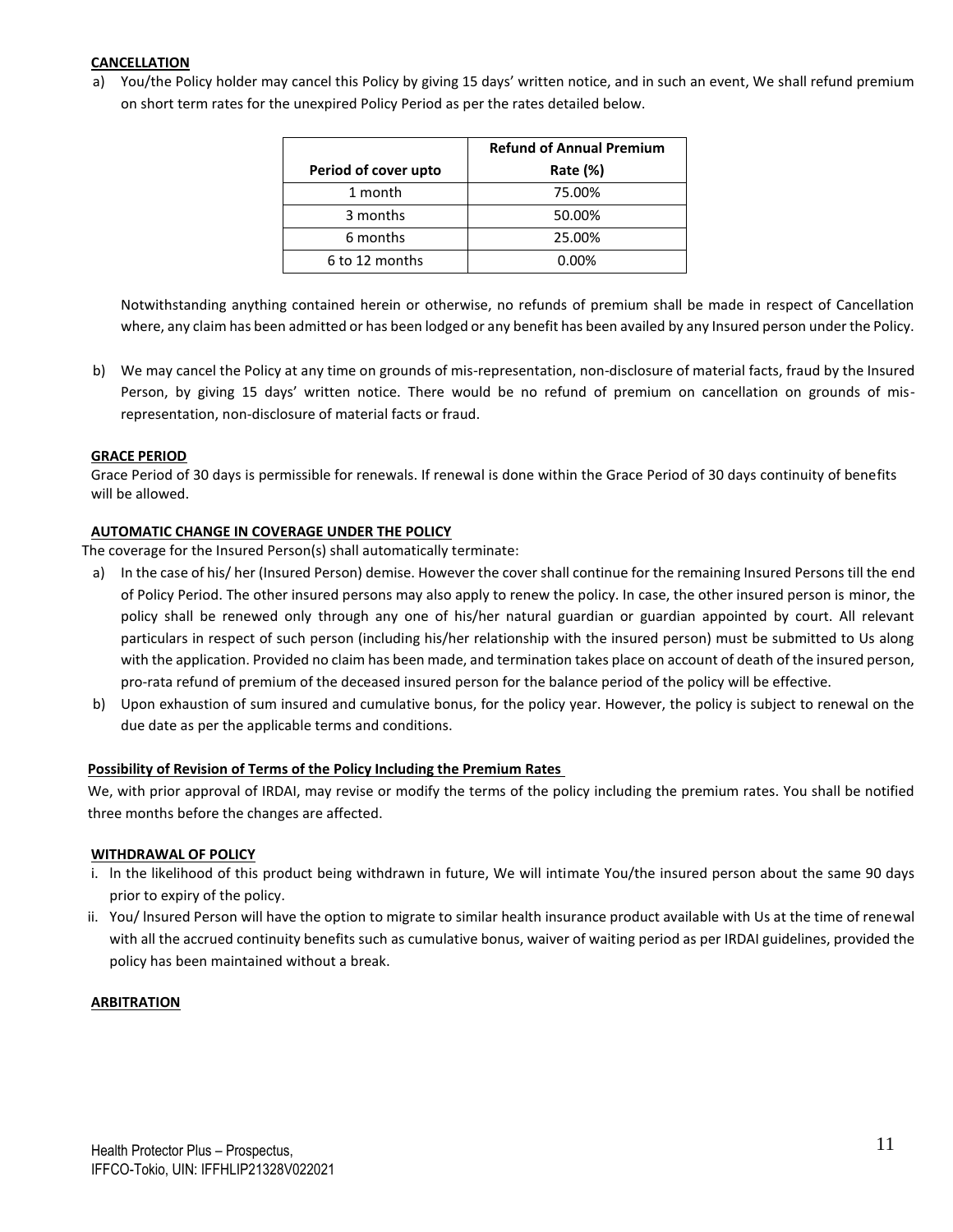- i. If any dispute or difference shall arise as to the quantum to be paid by the Policy, (liability being otherwise admitted) such difference shall independently of all other questions, be referred to the decision of a sole arbitrator to be appointed in writing by the parties here to or if they cannot agree upon a single arbitrator within thirty days of any party invoking arbitration, the same shall be referred to a panel of three arbitrators, comprising two arbitrators, one to be appointed by each of the parties to the dispute/difference and the third arbitrator to be appointed by such two arbitrators and arbitration shall be conducted under and in accordance with the provisions of the Arbitration and Conciliation Act 1996, as amended by Arbitration and Conciliation (Amendment) Act, 2015 (No. 3 of 2016).
- ii. It is clearly agreed and understood that no difference or dispute shall be preferable to arbitration as herein before provided, if the Company has disputed or not accepted liability under or in respect of the policy.
- iii. It is hereby expressly stipulated and declared that it shall be a condition precedent to any right of action or suit upon the policy that award by such arbitrator/arbitrators of the amount of expenses shall be first obtained.

## **TERRITORIAL JURISDICTION**

All disputes or differences under or in relation to the interpretation of the terms, conditions, validity, construct, limitations and/or exclusions contained in the Policy shall be determined by the Indian court and according to Indian law.

### **DISCLAIMER CLAUSE**

If We shall disclaim Our liability for any claim and such claim shall not have been made subject matter of suit in a court of law within 12(twelve) months from date of disclaimer, then the claim shall for all purpose be deemed to have been abandoned and shall not thereafter be recoverable under this Policy.

## **CLAIM SETTLEMENT (PROVISION FOR PENAL INTEREST)**

- i. We shall settle or reject a claim, as the case may be, within 30 days from the date of receipt of last necessary document.
- ii. ln the case of delay in the payment of a claim, We shall be liable to pay interest to You/the policyholder from the date of receipt of last necessary document to the date of payment of claim at a rate 2% above the bank rate\*\*
- iii. However, where the circumstances of a claim warrant an investigation in Our opinion, We shall initiate and complete such investigation at the earliest, in any case not later than 30 days from the date of receipt of last necessary document- ln such cases, We shall settle or reject the claim

within 45 days from the date of receipt of last necessary document.

iv. ln case of delay beyond stipulated 45 days, the Company shall be liable to pay interest to the policyholder at a rate 2% above the bank rate\*\* from the date of receipt of last necessary document to the date of payment of claim.

\*\*"Bank rate" shall mean the rate fixed by the Reserve Bank of India (RBl) at the beginning of the financial year in which claim has fallen due)

Note : This Clause shall always correspond with the amendment(s), if any, to the relevant provisions of Protection of Policyholder's lnterests Regulations, 2017.

### **GRIEVANCE OR COMPLAINT**

In case of any grievance, the insured person may contact Us through:

Website: <https://www.iffcotokio.co.in/customer-services/grievance-redressal>

- Toll free: 1800-103-5499
- E-mail: [support@iffcotokio.co.in](mailto:support@iffcotokio.co.in)
- Courier : Chief Grievance Officer

IFFCO-Tokio General Insurance Co Ltd

IFFCO Tower, Plot no. 3

Sector -29, Gurgaon - 122001

Insured person may also approach the grievance cell at any of the company's branches with the details of grievance. The list of branches with addresses are available at <https://www.iffcotokio.co.in/contact-us>

If Insured person is not satisfied with the redressal of grievance through one of the above methods, insured person may contact the grievance officer at [chiefgrievanceofficer@iffcotokio.co.in](mailto:chiefgrievanceofficer@iffcotokio.co.in)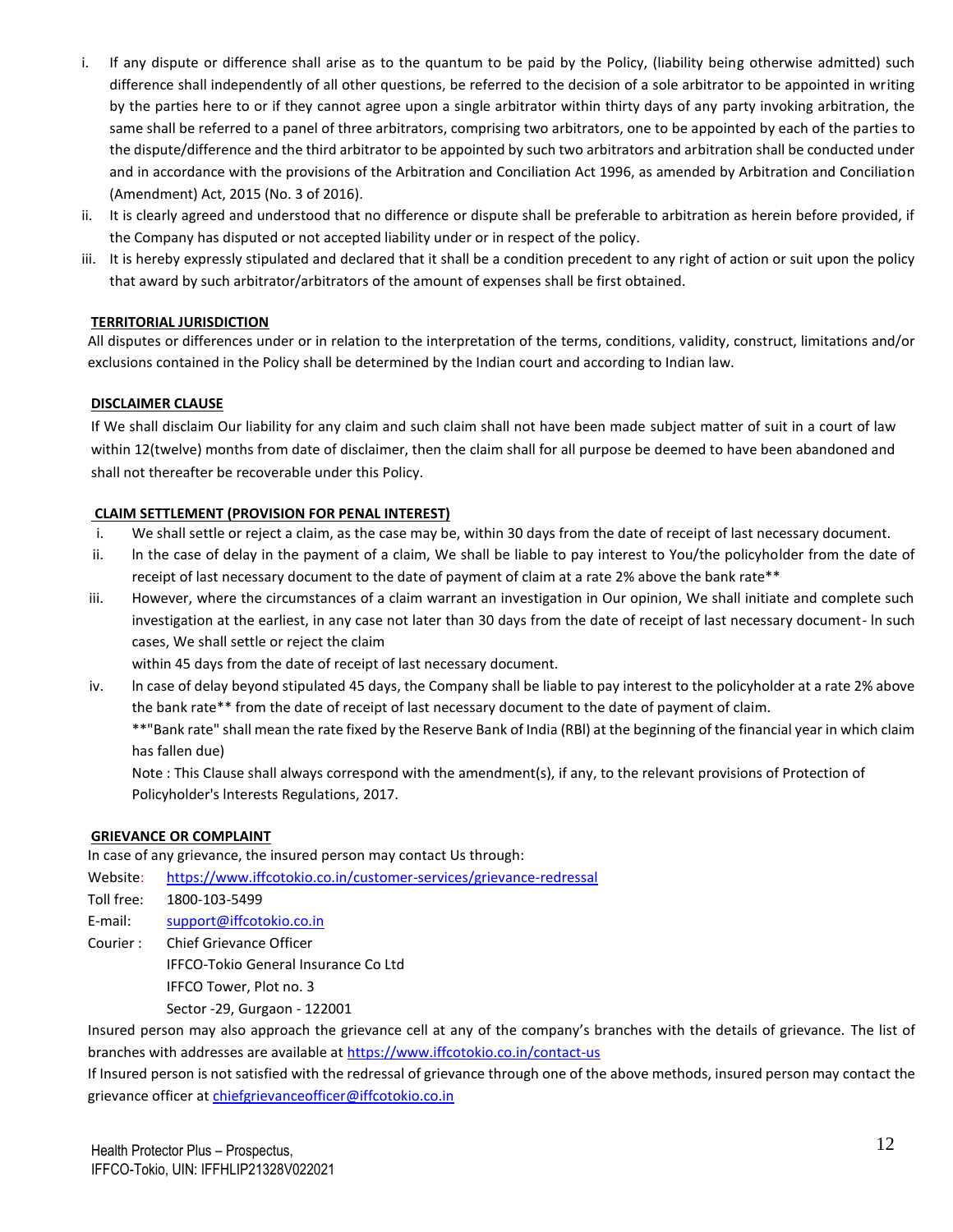lf lnsured person is not satisfied with the redressal of grievance through above methods, the insured person may also approach the office of lnsurance Ombudsman of the respective area/region for redressal of grievance.

## **DISCOUNTS**

**a) Family Discount:** In case of Individual basis, you can avail family Discount on total premium as per the following scale depending upon the total number of insured persons covered under the policy at inception of the cover.

- 2 (two) Family Members --5%
- 3 (three) or more Family Members --10%

**b) Web Purchase**: If you purchase a policy through our web-site, a discount of 15% will be given.

## **LOADINGS**

**1. Loading for Pre-disposing Factors (PDF)**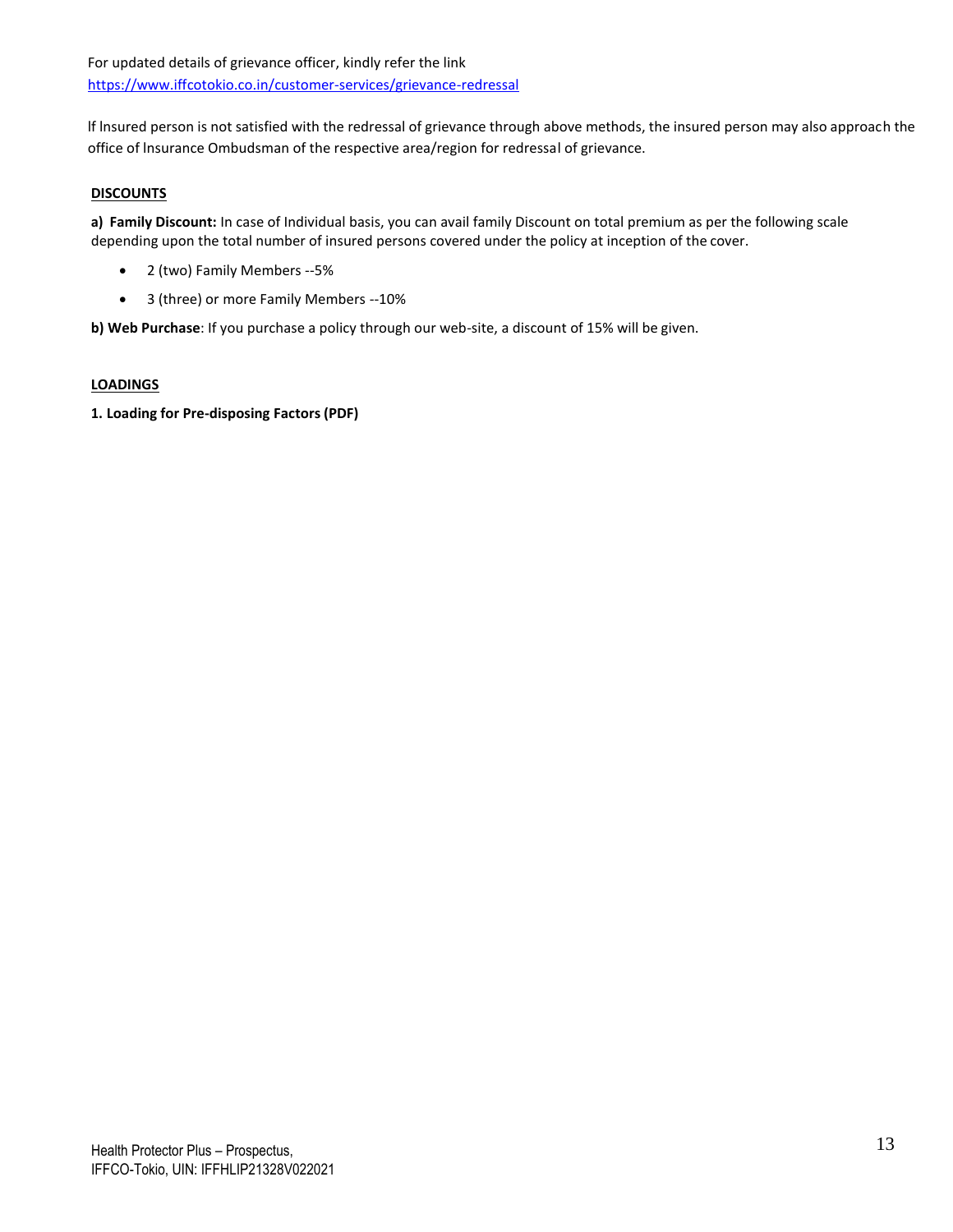Loading to be applied on base premium separately for each member having the PDF. I.e. if more than one member having PDF, the loading will apply separately for each member

| AT 111 GUJC OF FOJITIVE DIUDELEJ |                                                                                     |
|----------------------------------|-------------------------------------------------------------------------------------|
| <b>HBA1C Level</b>               | Loading on Base Premium for each member                                             |
| Above 6 and Less than 7          | 10%                                                                                 |
| $7$ to $8$                       | 15%                                                                                 |
| More than 8                      | Decline proposal. In exceptional cases, proposal may be accepted with approval from |
|                                  | Competent authority with a 25% loading                                              |
| <b>B.</b> Hypertension           | 10% loading                                                                         |

## **A. In case of Positive Diabetes**

#### **C. Obesity:**

| <b>Body Mass Index</b> | Loading                                                                                                                       |
|------------------------|-------------------------------------------------------------------------------------------------------------------------------|
| Between 28 and 32      | 5%                                                                                                                            |
| Between 32 and 35      | 10%                                                                                                                           |
| Greater than 35        | Decline proposal. In exceptional cases, proposal may be accepted with approval from<br>Competent authority with a 25% loading |

### **2. Loading for Adverse Medical History / Pre-existing Diseases**

Such proposals should ordinarily be rejected. However in exceptional cases they may be accepted with a loading of up to 20% on case to case basis.

### **Note:-**

- Loading for 1 and 2 shall be applicable only if they are pre-existing at the time of inception of first policy with us and continued to be charged at every renewal. No loading to be charged, if these conditions manifest after the inception of the first policy with us.
- Loading for 1 and 2 for all factors put together shall not exceed 50% of the basic premium per person for Individual Policy and 35% of the basic premium per person for Floater Policy
- HbA1c Level and BMI should be reviewed after every three renewals, wherever loading is applied for these factors. In case there is an improvement, the loading may be withdrawn or reduced according to the value of parameters. However, no further loading shall be done for worsening of the situation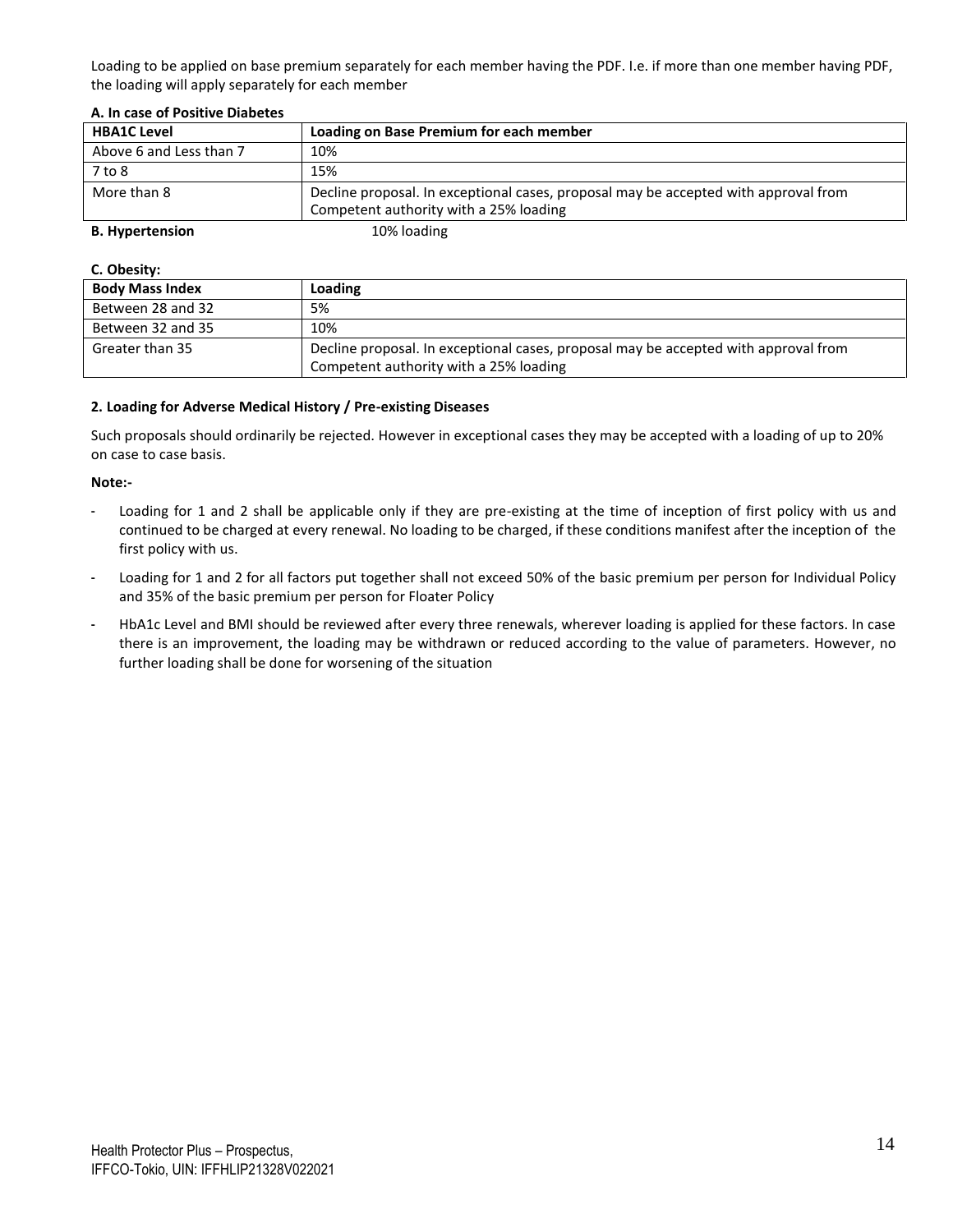## **RATE CHART**

## **Health Protector Plus**

### **1) Top-up**

# **a. Individual basis for 1 Member:**

| <b>Sum Insured</b> | 200000 | 400000 | 500000 | 500000 | 750000 | 1000000 | 1500000 | 2500000 |
|--------------------|--------|--------|--------|--------|--------|---------|---------|---------|
| <b>Deductible</b>  | 100000 | 200000 | 200000 | 300000 | 300000 | 500000  | 500000  | 500000  |
| Above 3 months     |        |        |        |        |        |         |         |         |
| to 35 years        | 2,299  | 2.399  | 2,599  | 1,999  | 2,799  | 2.899   | 3,899   | 4,599   |
| 36 to 45           | 2,799  | 2,899  | 3,099  | 2,399  | 3,399  | 3,499   | 4,699   | 5,499   |
| 46 to 55           | 3,099  | 3,199  | 3,399  | 2,599  | 3,699  | 3,799   | 5,199   | 5,999   |
| 56 to 65           | 4,499  | 4,599  | 4,899  | 3,799  | 5,399  | 5,499   | 7,499   | 8,699   |
| 66 to 80           | 6,999  | 7,099  | 7,599  | 5,899  | 8,399  | 8,499   | 11,599  | 13,499  |
| more than 80       | 10.988 | 11.145 | 11.930 | 9,261  | 13.186 | 13,343  | 18.210  | 21,193  |

## **b. Floater basis for 2 Members:**

| <b>Sum Insured</b> | 200000 | 400000 | 500000 | 500000 | 750000 | 1000000 | 1500000 | 2500000 |
|--------------------|--------|--------|--------|--------|--------|---------|---------|---------|
| <b>Deductible</b>  | 100000 | 200000 | 200000 | 300000 | 300000 | 500000  | 500000  | 500000  |
| Above 3 months     |        |        |        |        |        |         |         |         |
| to 35 years        | 3,399  | 3,599  | 3,899  | 2,999  | 4,199  | 4,299   | 5,799   | 6,899   |
| 36 to 45           | 4,199  | 4,299  | 4,599  | 3,599  | 5,099  | 5,199   | 6,999   | 8,199   |
| 46 to 55           | 4,399  | 4,599  | 5.099  | 3,899  | 5,499  | 5,699   | 7,799   | 8,999   |
| 56 to 65           | 6,299  | 6,499  | ,299   | 5,699  | 8,099  | 8,199   | 11,199  | 12,999  |
| 66 to 80           | 9,799  | 10.099 | 11.299 | 8,799  | 12.599 | 12.699  | 17.399  | 20,099  |
| more than 80       | 15,384 | 15,855 | 17,739 | 13,814 | 19,780 | 19,937  | 27.316  | 31,555  |

**Note: Note:** The above rates are to be applied on the highest aged member.

## **c. Floater for more than 2 members: Additional Premium per member over and above Table 1(b) Premium**

| Number of member | Up to 500,000 Sum Insured | Above 500,000 Sum<br>Insured | Number of member       | Up to 500,000 Sum<br>Insurec | Above 500,000 Sum<br><b>Insured</b> |
|------------------|---------------------------|------------------------------|------------------------|------------------------------|-------------------------------------|
| $\sim$ го        | 500                       | .,000                        | $4^{\text{m}}$ or more | 250                          | 500                                 |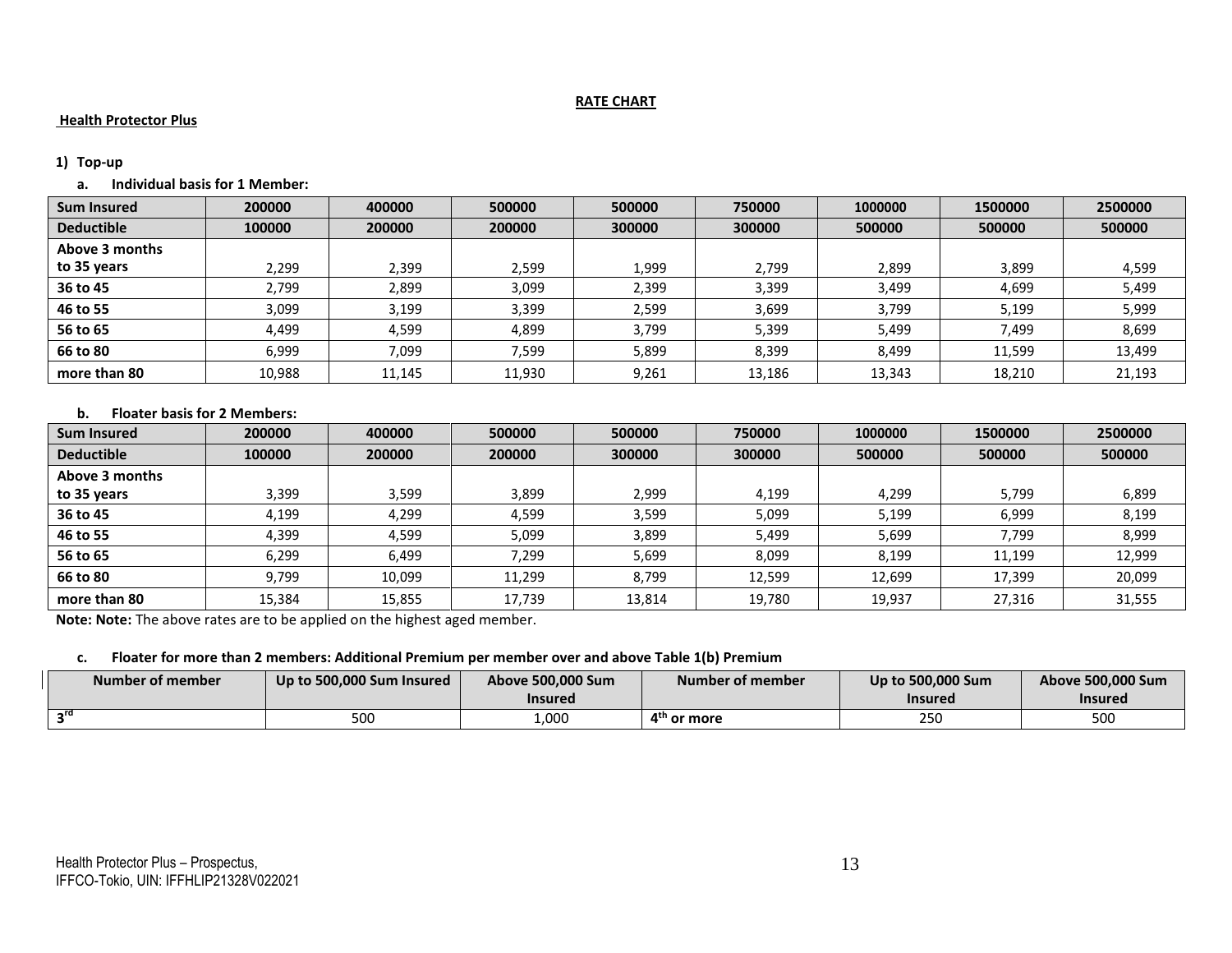### **2) Super Top-up**

#### **a. Individual basis for 1 Member:**

| <b>Sum Insured</b> | 200000 | 400000 | 500000 | 500000 | 750000 | 1000000 | 1500000 | 2500000 |
|--------------------|--------|--------|--------|--------|--------|---------|---------|---------|
| <b>Deductible</b>  | 100000 | 200000 | 200000 | 300000 | 300000 | 500000  | 500000  | 500000  |
| Above 3 months     |        |        |        |        |        |         |         |         |
| to 35 years        | 2.599  | 2.699  | 2.899  | 2.199  | 3.099  | 3.199   | 4,299   | 5,099   |
| 36 to 45           | 3,099  | 3,199  | 3,399  | 2,699  | 3,799  | 3,899   | 5,199   | 6,099   |
| 46 to 55           | 3,399  | 3.599  | 3,799  | 2,899  | 4,099  | 4,199   | 5,799   | 6,699   |
| 56 to 65           | 4,999  | 5,099  | 5,399  | 4,199  | 5,999  | 6,099   | 8,299   | 9,699   |
| 66 to 80           | 7,699  | 7.899  | 8,399  | 6,499  | 9,299  | 9,499   | 12,899  | 14,999  |
| more than 80       | 12,087 | 12,401 | 13,186 | 10,203 | 14,599 | 14,913  | 20,251  | 23,548  |

## **b. Floater basis for 2 members:**

| <b>Sum Insured</b> | 200000 | 400000 | 500000 | 500000 | 750000 | 1000000 | 1500000 | 2500000 |
|--------------------|--------|--------|--------|--------|--------|---------|---------|---------|
| <b>Deductible</b>  | 100000 | 200000 | 200000 | 300000 | 300000 | 500000  | 500000  | 500000  |
| Above 3 months     |        |        |        |        |        |         |         |         |
| to 35 years        | 3,999  | 4.199  | 4,599  | 3,499  | 4,899  | 5,099   | 6,799   | 8,099   |
| 36 to 45           | 4.899  | 5,099  | 5,399  | 4.199  | 5,999  | 6,099   | 8,199   | 9,599   |
| 46 to 55           | 5,199  | 5,399  | 5.999  | 4.599  | 6,499  | 6.699   | 9.199   | 10,599  |
| 56 to 65           | 399,'  | 599.'  | 8,599  | 6,699  | 9,499  | 9,599   | 13.199  | 15,299  |
| 66 to 80           | 11.499 | 11,799 | 13,299 | 10,399 | 14,699 | 14,899  | 20,499  | 23,699  |
| more than 80       | 18,053 | 18,524 | 20,879 | 16,326 | 23,077 | 23,391  | 32,183  | 37,207  |

**Note:** The above rates are to be applied on the highest aged member.

c. Floater for more than 2 members: Additional Premium per member over and above Table 2(b) Premium irrespective of any plan opted under Super Top Cover.

| nrd  | $\Lambda^{\text{th}}$ |  |  |
|------|-----------------------|--|--|
| M    | or more               |  |  |
| 1500 | 700<br>750            |  |  |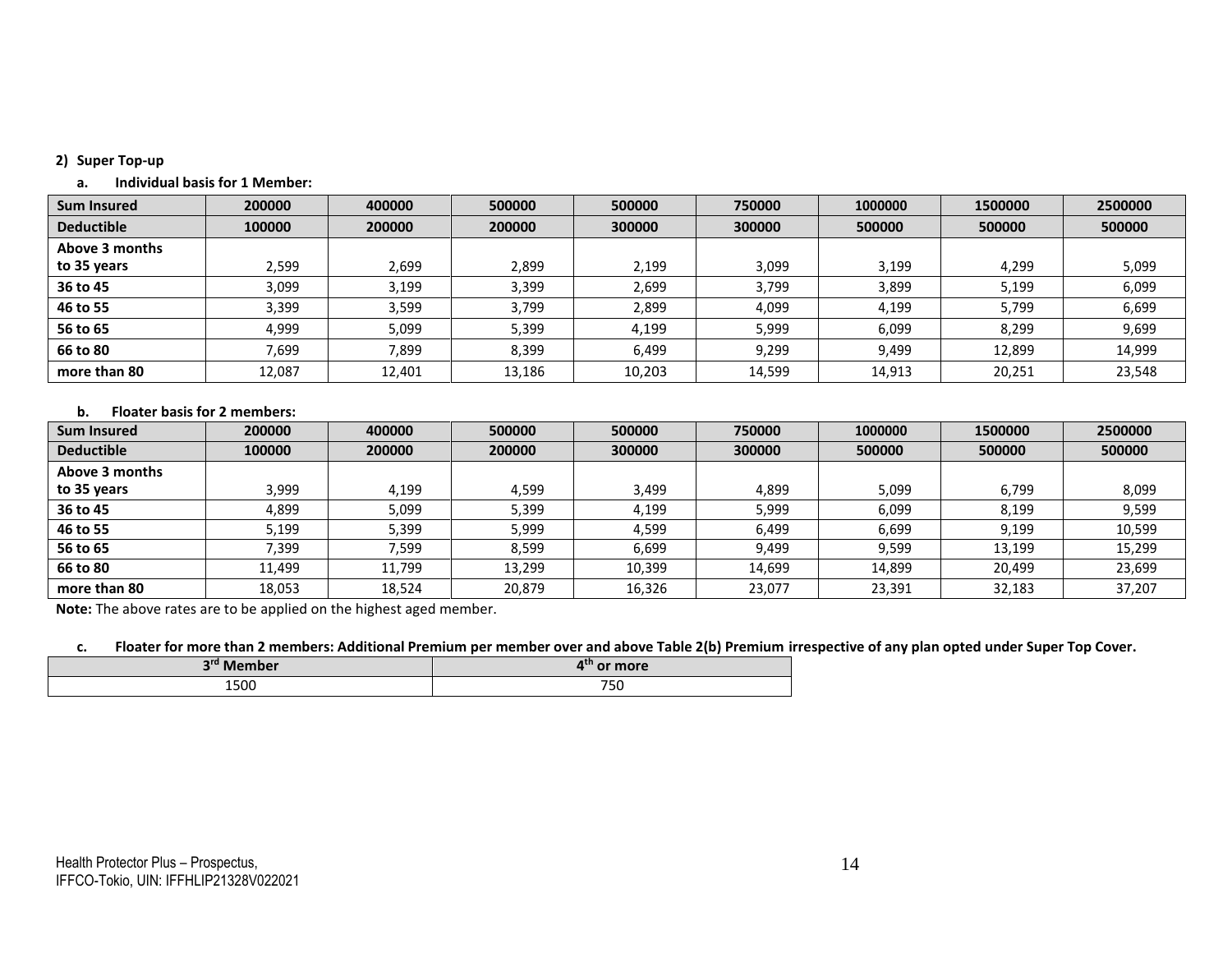## **3) Additional Premium for Waiver of Deductible (WOD) - Individual:**

| <b>WOD Period /Deductible waived (in Rs)</b> | 100000 | 200000 | 300000 | 500000 |
|----------------------------------------------|--------|--------|--------|--------|
| 30 Days                                      | 150    | 175    | 200    | 250    |
| 60 Days                                      | 260    | 300    | 350    | 500    |
| 90 Days                                      | 400    | 450    | 500    | 750    |

# **Additional Premium for Waiver of Deductible (WOD) – Floater**

| <b>WOD Period /Deductible waived (in Rs)</b> | 100000 | 200000 | 300000 | 500000 |
|----------------------------------------------|--------|--------|--------|--------|
| 30 Days                                      | 200    | 250    | 300    | 400    |
| 60 Days                                      | 400    | 450    | 500    | 800    |
| 90 Days                                      | 600    | 700    | 800    | 1200   |

| <b>WOD Period /Number of members</b> | For 3 <sup>rd</sup> member or<br>above |
|--------------------------------------|----------------------------------------|
| 30 Days                              | 100                                    |
| 60 Days                              | 150                                    |
| 90 Days                              | 200                                    |

\* All premium rates mentioned above are exclusive of service tax.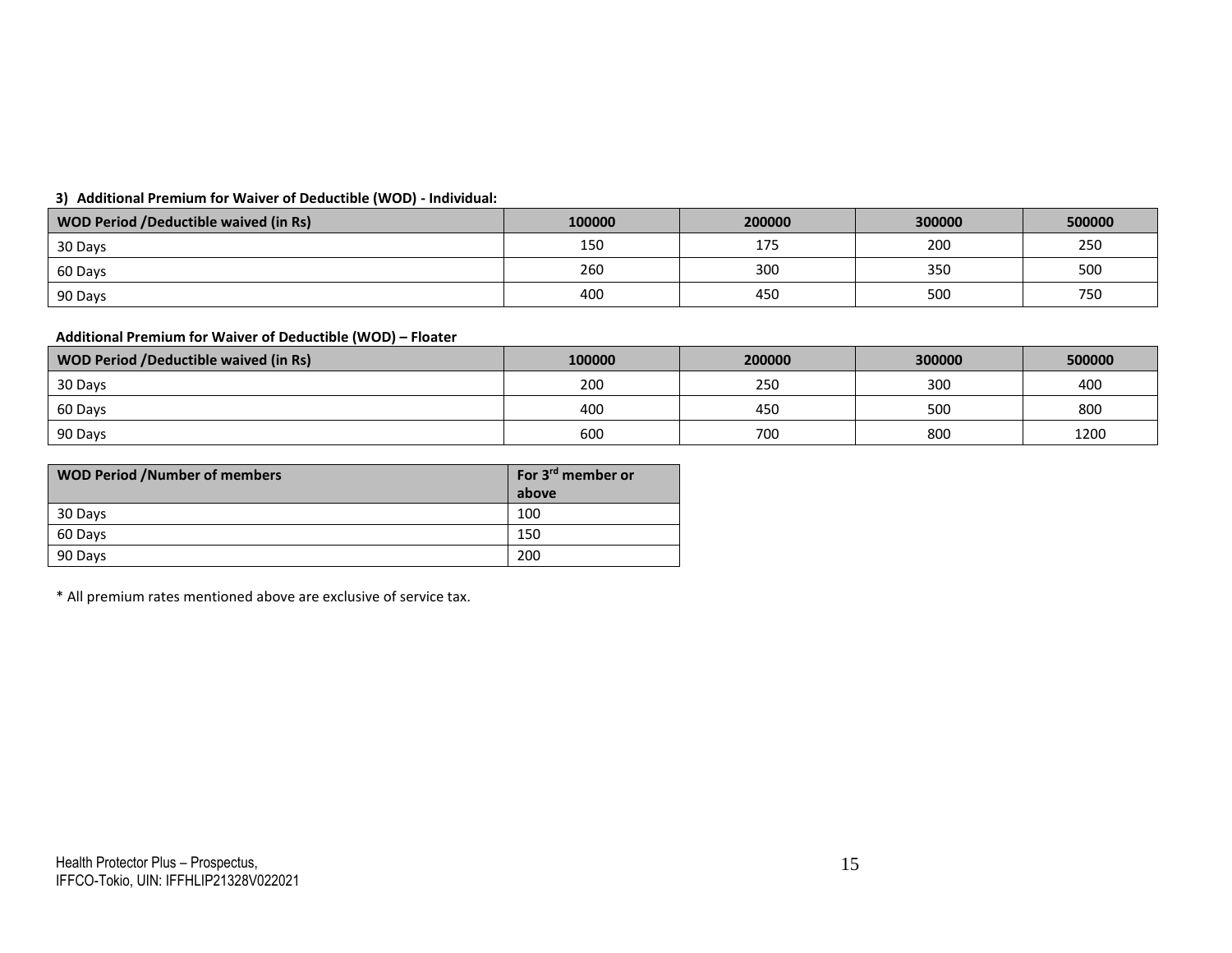# **Health Protector Plus**

# UIN: IFFHLIP21328V022021

**Benefit Illustration in respect of policies offered on individual and family floater basis (Yearly premium):**

| <b>Illustration</b><br>1 - For Top-<br>up policy                                                                                                        | Coverage opted on individual basis<br>covering each member of the family<br>separately (at a single point in time) |                                |                            |                                                           | Coverage opted on individual basis covering multiple<br>available for each member of the family)          |                                       |                         | members of the family under a single policy (Sum Insured is | Coverage opted on family floater basis with overall Sum Insured<br>(Only one Sum Insured is available for the entire family) |                                       |                                       |                                       |                            |
|---------------------------------------------------------------------------------------------------------------------------------------------------------|--------------------------------------------------------------------------------------------------------------------|--------------------------------|----------------------------|-----------------------------------------------------------|-----------------------------------------------------------------------------------------------------------|---------------------------------------|-------------------------|-------------------------------------------------------------|------------------------------------------------------------------------------------------------------------------------------|---------------------------------------|---------------------------------------|---------------------------------------|----------------------------|
| Age of the<br><b>Members</b><br>Insured                                                                                                                 | Premium<br>(Rs.)                                                                                                   | Sum<br><b>Insured</b><br>(Rs.) | <b>Deductible</b><br>(Rs.) | <b>Premium</b><br>(Rs.)                                   | <b>Discount</b><br>for 2<br>members                                                                       | Premium<br>after<br>discount<br>(Rs.) | Sum<br>Insured<br>(Rs.) | <b>Deductible</b><br>(Rs.)                                  | <b>Consolidated</b><br><b>Premium for</b><br>all members<br>of family (Rs.)                                                  | <b>Floater</b><br>discount.<br>if any | Premium<br>after<br>discount<br>(Rs.) | <b>Sum</b><br><b>Insured</b><br>(Rs.) | <b>Deductible</b><br>(Rs.) |
| 36 to 45                                                                                                                                                | 3,099                                                                                                              | 5,00,000                       | 2,00,000                   | 3099                                                      | 5%                                                                                                        | 2944                                  | 500000                  | 200000                                                      | 5099                                                                                                                         | <b>NA</b><br><b>NA</b>                | 5099                                  | 500000                                | 200000                     |
| 46 to 55                                                                                                                                                | 3,399                                                                                                              | 5,00,000                       | 2,00,000                   | 3399                                                      | 5%                                                                                                        | 3229                                  | 500000                  | 200000                                                      |                                                                                                                              |                                       |                                       |                                       |                            |
| Total Premium for all members of the family is Rs.<br>6,498, when each member is covered separately.<br>Sum Insured available for each indivdual is Rs. |                                                                                                                    |                                |                            |                                                           | Total Premium for all members of the family is Rs. 6,137, when<br>they are covered under a single policy. |                                       |                         |                                                             | Total Premium when policy is opted on floater basis is Rs. 5,099.                                                            |                                       |                                       |                                       |                            |
| 5,00,000.                                                                                                                                               |                                                                                                                    |                                |                            | Sum Insured available for each indivdual is Rs. 5,00,000. |                                                                                                           |                                       |                         |                                                             | Sum Insured of Rs. 5,00,000 is available for the entire family.                                                              |                                       |                                       |                                       |                            |